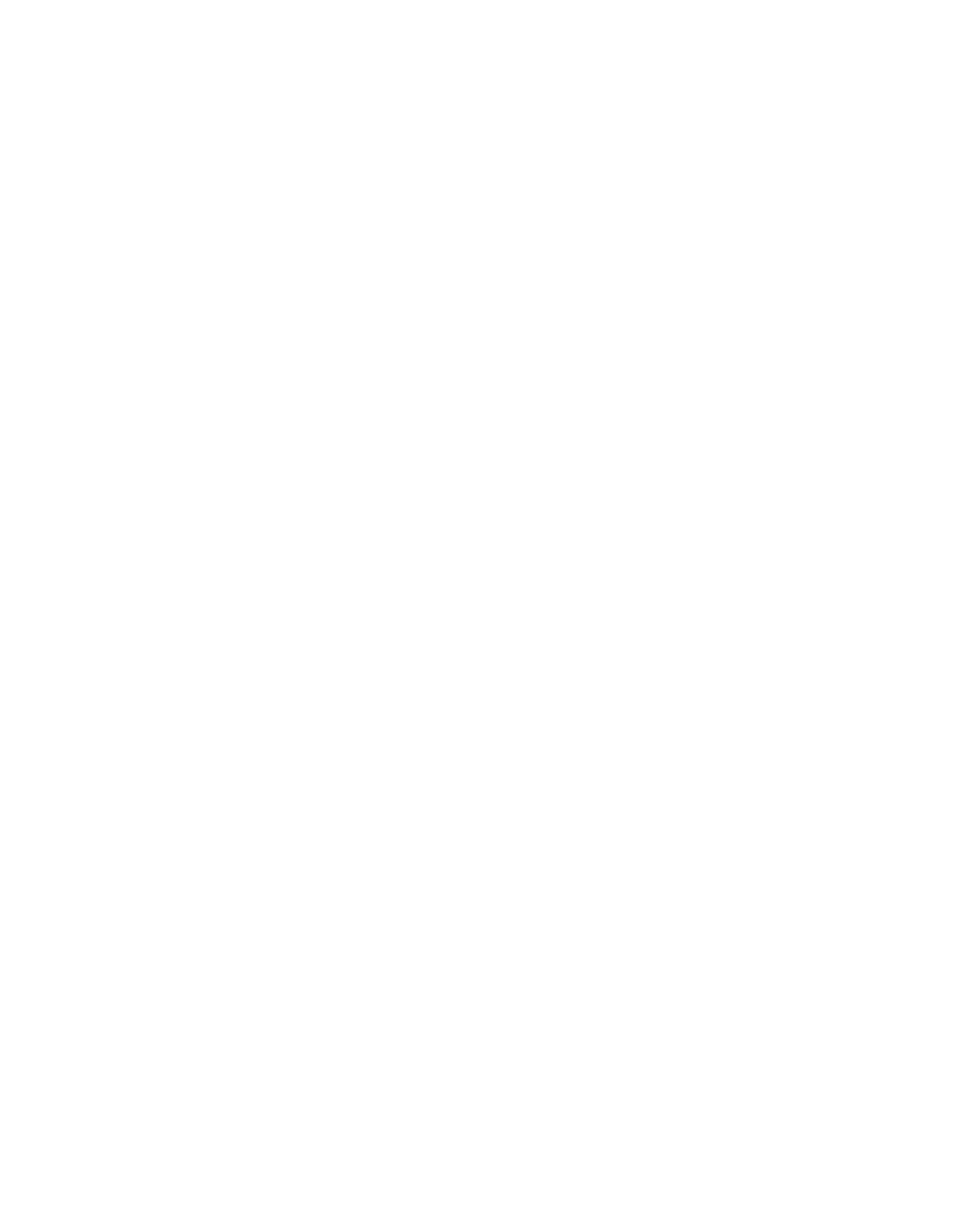# **TABLE OF CONTENTS**

| 1.1  |  |  |
|------|--|--|
| 1.2  |  |  |
|      |  |  |
| 2.1  |  |  |
| 2.2  |  |  |
| 2.3  |  |  |
|      |  |  |
| 3.1  |  |  |
|      |  |  |
| 4.1  |  |  |
| 4.2  |  |  |
| 4.3  |  |  |
| 4.4  |  |  |
|      |  |  |
| 5.1  |  |  |
| 5.2  |  |  |
| 5.3  |  |  |
| 5.4  |  |  |
| 5.5  |  |  |
|      |  |  |
|      |  |  |
| 6.1  |  |  |
| 6.2  |  |  |
|      |  |  |
| 7.1  |  |  |
| 7.2  |  |  |
| 7.3  |  |  |
| 7.4  |  |  |
| 7.5  |  |  |
|      |  |  |
| 8.1  |  |  |
| 8.2  |  |  |
| 8.3  |  |  |
| 8.4  |  |  |
| 8.5  |  |  |
|      |  |  |
| 9.1  |  |  |
|      |  |  |
|      |  |  |
| 10.1 |  |  |
|      |  |  |
| 11.1 |  |  |
| 11.2 |  |  |
| 11.3 |  |  |
| 11.4 |  |  |
| 11.5 |  |  |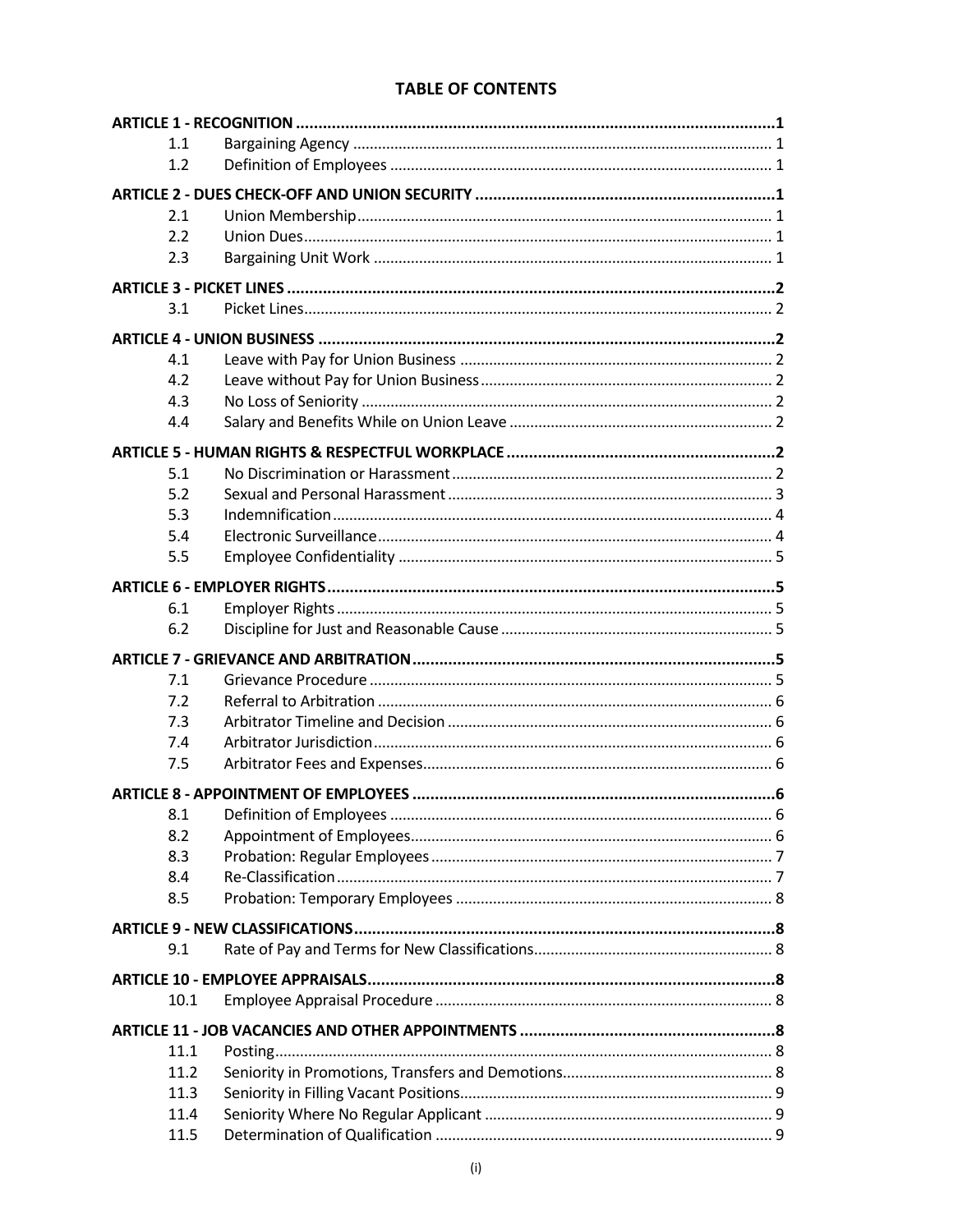| 12.1         |  |  |
|--------------|--|--|
| 12.2         |  |  |
| 12.3         |  |  |
| 12.4         |  |  |
| 12.5         |  |  |
| 12.6         |  |  |
| 12.7         |  |  |
|              |  |  |
| 13.1         |  |  |
| 13.2         |  |  |
| 13.3         |  |  |
|              |  |  |
| 14.1         |  |  |
| 14.2         |  |  |
| 14.3         |  |  |
|              |  |  |
|              |  |  |
| 15.1         |  |  |
|              |  |  |
| 16.1         |  |  |
| 16.2         |  |  |
| 16.3         |  |  |
| 16.4         |  |  |
| 16.5         |  |  |
|              |  |  |
|              |  |  |
|              |  |  |
| 17.1         |  |  |
| 17.2<br>17.3 |  |  |
|              |  |  |
|              |  |  |
| 18.1         |  |  |
| 18.2         |  |  |
| 18.3         |  |  |
| 18.4         |  |  |
| 18.5         |  |  |
| 18.6         |  |  |
| 18.7         |  |  |
| 18.8         |  |  |
| 18.9         |  |  |
| 18.10        |  |  |
|              |  |  |
| 19.1         |  |  |
| 19.2         |  |  |
| 19.3         |  |  |
| 19.4         |  |  |
| 19.5         |  |  |
|              |  |  |
| 20.1         |  |  |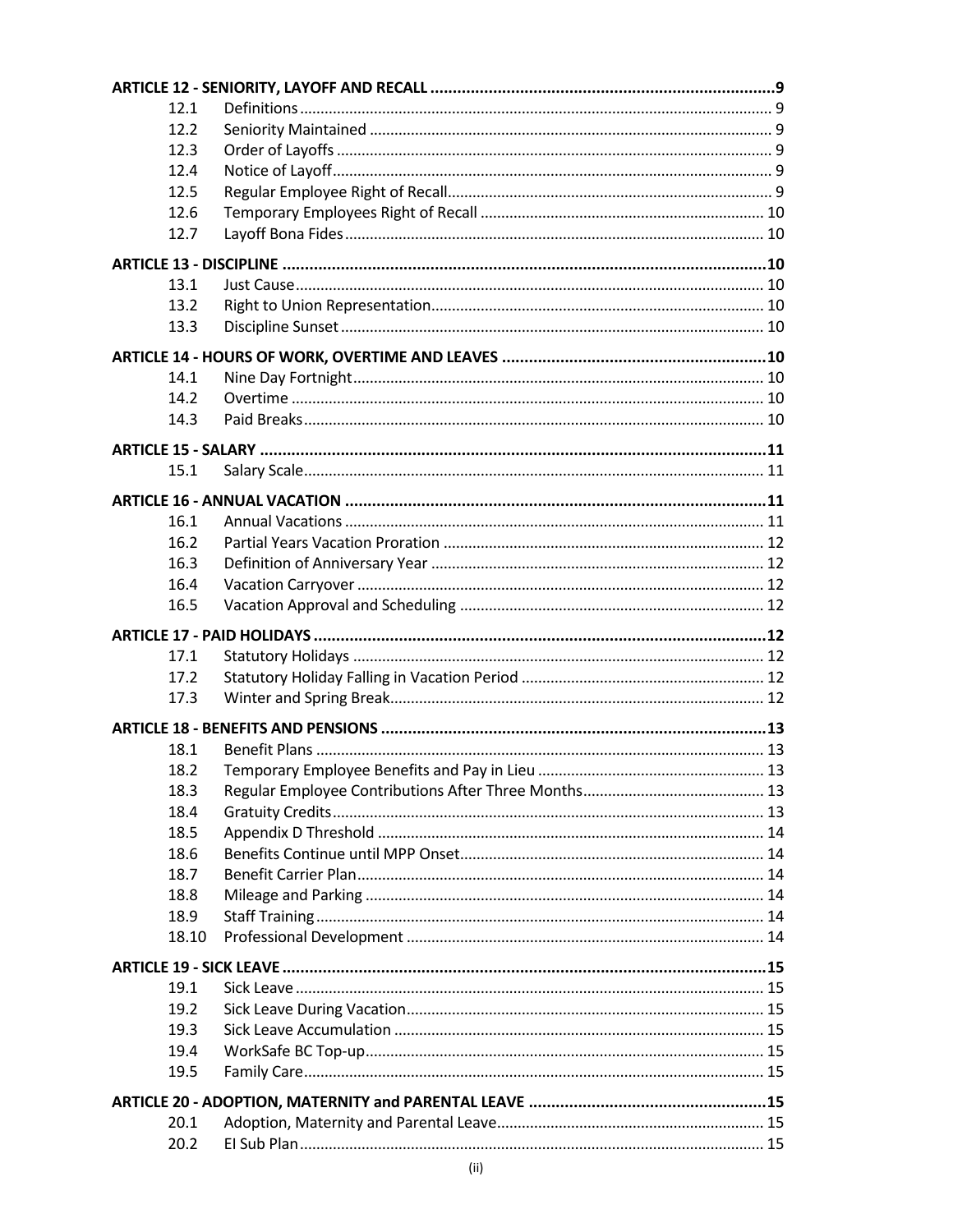| 20.3                                                                        |                                                                           |  |
|-----------------------------------------------------------------------------|---------------------------------------------------------------------------|--|
| 20.4                                                                        |                                                                           |  |
| 20.5                                                                        |                                                                           |  |
| 20.6                                                                        |                                                                           |  |
|                                                                             |                                                                           |  |
| 21.1                                                                        |                                                                           |  |
| 21.2                                                                        |                                                                           |  |
|                                                                             |                                                                           |  |
| 22.1                                                                        |                                                                           |  |
| 22.2                                                                        |                                                                           |  |
| 22.3                                                                        |                                                                           |  |
| 22.4                                                                        |                                                                           |  |
| 22.5                                                                        |                                                                           |  |
| 22.6                                                                        |                                                                           |  |
| 22.7                                                                        |                                                                           |  |
| 22.8                                                                        |                                                                           |  |
|                                                                             |                                                                           |  |
| 23.1                                                                        |                                                                           |  |
| 23.2                                                                        |                                                                           |  |
| 23.3                                                                        |                                                                           |  |
|                                                                             |                                                                           |  |
|                                                                             |                                                                           |  |
| 25.1                                                                        |                                                                           |  |
|                                                                             | LETTER OF UNDERSTANDING #1 - RE: REGULAR PART-TIME EMPLOYEE APPOINTMENT21 |  |
|                                                                             | LETTER OF UNDERSTANDING #2 - RE: EMPLOYMENT CONDITIONS FOR AMY KWAN22     |  |
|                                                                             |                                                                           |  |
|                                                                             |                                                                           |  |
| APPENDIX B - JOB DESCRIPTION & QUALIFICATIONS - ADMINISTRATIVE ASSISTANT 25 |                                                                           |  |
| APPENDIX C - JOB DESCRIPTION & QUALIFICATIONS - EXECUTIVE ASSISTANT27       |                                                                           |  |
|                                                                             | APPENDIX D - BENEFITS FOR EMPLOYEES OF LANGARA FACULTY ASSOCIATION  29    |  |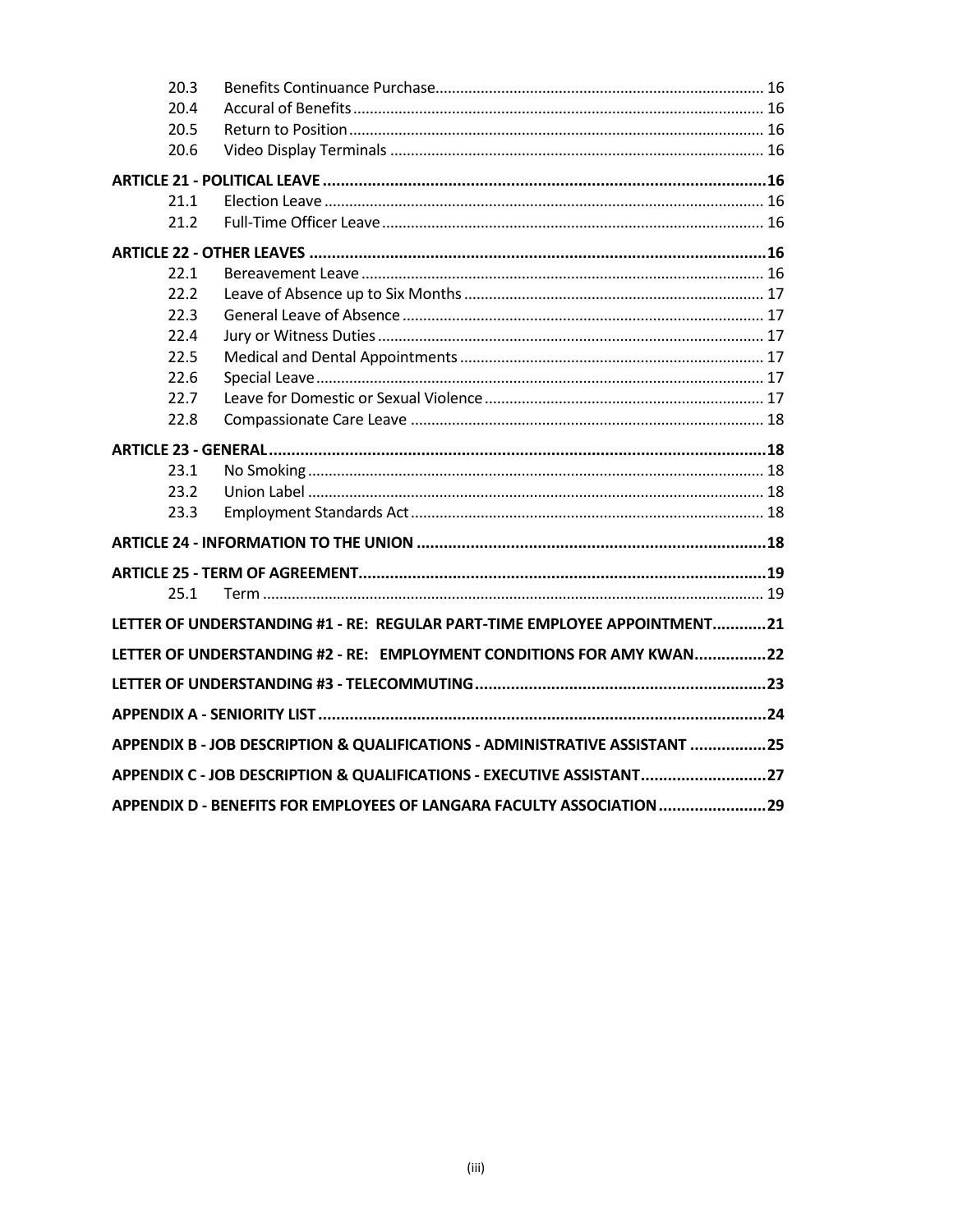# **Collective Agreement between Langara Faculty Association (The "Employer'') and Canadian Union of Public Employees, Local 1004 The "Union")**

#### **ARTICLE 1 - RECOGNITION**

#### <span id="page-5-1"></span><span id="page-5-0"></span>**1.1 Bargaining Agency**

The Employer recognizes the Union as the sole collective bargaining agent for all Employees of the Employer employed to perform duties traditionally assigned by the Langara Faculty Association to the Executive Assistant, **Administrative Assistant,** or duties consistent with such traditional assignments, except for such work which by mutual agreement between the parties be assigned to a Casual Employee pursuant to Article 8.1(c).

#### <span id="page-5-2"></span>**1.2 Definition of Employees**

<span id="page-5-3"></span>"Employees" does not include any person who is a member of the Langara Faculty Association.

#### **ARTICLE 2 - DUES CHECK-OFF AND UNION SECURITY**

#### <span id="page-5-4"></span>**2.1 Union Membership**

All Employees shall, as a condition of employment, acquire and maintain Union membership, and all Employees shall pay monthly dues to CUPE 1004. Such payment will be made by payroll deduction in accordance with the provisions of Section 16 of the Labour Relations Code.

#### <span id="page-5-5"></span>**2.2 Union Dues**

The Employer shall forward the collected dues by cheque to the Secretary-Treasurer of the Union within one (1) month of such deduction.

#### <span id="page-5-6"></span>**2.3 Bargaining Unit Work**

No work regularly performed by the Executive Assistant or **Administrative Assistant** in the bargaining unit shall be contracted out or performed by anyone other than an Executive Assistant or **Administrative Assistant**. Persons not covered by this Agreement, shall not perform work that is normally performed by Employees covered by this Agreement except:

(a) in the case of emergency

(b) work that is performed by members or Employees of the **Federation of Post-Secondary Educators of BC.**

(c) any work traditionally done by any member(s) of the Langara Faculty Association, or delegate, provided such work does not result in reduction of hours or layoff of the **Administrative Assistant and/or Executive Assistant**.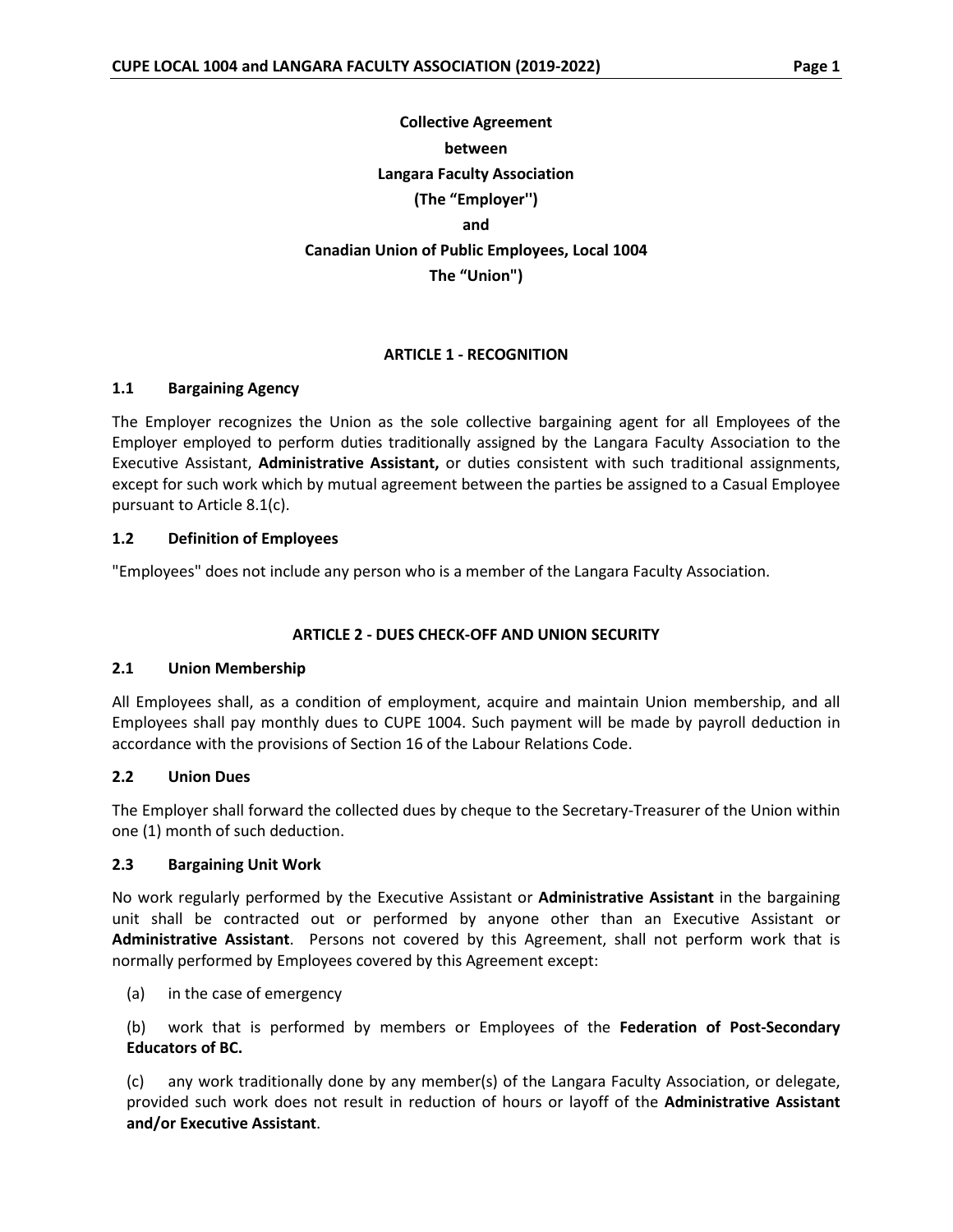### **ARTICLE 3 - PICKET LINES**

### <span id="page-6-1"></span><span id="page-6-0"></span>**3.1 Picket Lines**

<span id="page-6-2"></span>Employees shall not be required to cross picket lines or to perform struck work.

#### **ARTICLE 4 - UNION BUSINESS**

### <span id="page-6-3"></span>**4.1 Leave with Pay for Union Business**

Union members shall be allowed reasonable time during working hours without loss of pay for the purposes of attending meetings with CUPE Local 1004 Representatives and/or processing grievances, and meeting with the Employer with respect to negotiation of a Collective Agreement, Administration of the Collective Agreement, and other collective bargaining matters.

### <span id="page-6-4"></span>**4.2 Leave without Pay for Union Business**

A Union member may request leave of absence without pay for purposes relating to Union activities. Such leave shall not be unreasonably withheld. Requests for such leave of absence shall be given precedence over any other applications for leave on the same day.

### <span id="page-6-5"></span>**4.3 No Loss of Seniority**

The Employer agrees that any officer of the Union who is on leave of absence for the purpose of performing their duties as an officer of the Union, or any affiliated body, shall not lose seniority in the service of the Employer and shall continue to accumulate seniority and vacation entitlement while performing such duties. Paid vacation taken for the year in which the leave of absence is taken, will be prorated by the ratio of days actually worked divided by the days the participant would have worked but for the leave of absence. Upon retirement from duties as an officer of the Union, such former Union officer shall be entitled to return to their former position.

# <span id="page-6-6"></span>**4.4 Salary and Benefits While on Union Leave**

With respect to any leave of absence granted without pay, the Employer shall maintain the Employee's salary and benefits for the period of the leave of absence, and shall invoice the Union for the cost of the salary and benefits on a month-by-month basis. The Union shall reimburse the Employer within thirty (30) days of receiving the invoice for the cost of salary and benefits assigned to the leave. Where the leave of absence is for a duration of five (5) or fewer continuous days, the Employer shall bill the Union for wages only.

#### **ARTICLE 5 - HUMAN RIGHTS & RESPECTFUL WORKPLACE**

# <span id="page-6-8"></span><span id="page-6-7"></span>**5.1 No Discrimination or Harassment**

The Employer and the Union agree that any form of discrimination (including sexual harassment) under the prohibited grounds of the *BC Human Rights Code* shall not be tolerated in the workplace. The prohibited grounds of discrimination under the *BC Human Rights Code* are: race, colour, ancestry, place of origin, political belief, religion, marital status, family status, physical or mental disability, sex (including gender identity or gender expression), sexual orientation, age and criminal or summary conviction for an offence that is unrelated to the employment of that person.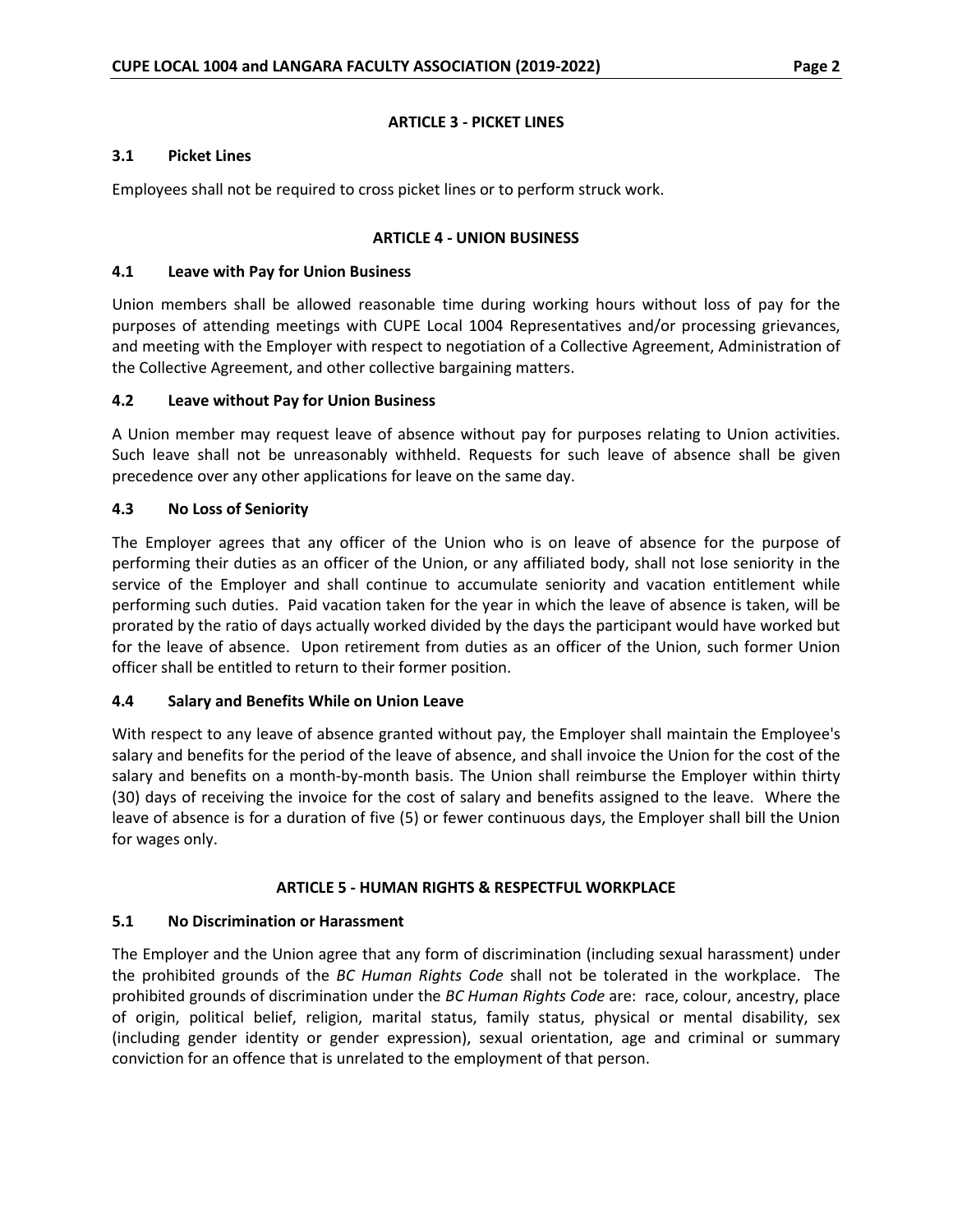#### <span id="page-7-0"></span>**5.2 Sexual and Personal Harassment**

#### (a) *Sexual Harassment*

All Employees have the right to work in an environment free from sexual and personal harassment. For the purposes of this clause, and without limiting the foregoing, sexual harassment includes:

(1) unwanted sexual attention made by a person who knows, or ought reasonably to know, that such attention is unwanted, or

(2) unwanted physical contact, such as touching, patting, pinching or punching, or

(3) implied or expressed promise of reward for complying with a sexually oriented request, or

(4) implied or expressed threat of reprisal, in the form either of actual reprisal or of the denial of opportunity, for refusal to comply with a sexually oriented request, or

(5) the inappropriate display of sexually oriented literature, pornographic or offensive material, or

(6) remarks or behaviour, which may reasonably be perceived to create a negative psychological and emotional environment for work.

#### (b) *Personal Harassment*

For the purpose of this Article, and without limiting the foregoing, personal harassment includes:

- (a) physical threat, intimidation, or assault, or unwelcome physical contact such as touching, patting, pinching and punching, or
- (b) unwelcome behaviour or comment that is directed at, or offensive to, any Employee that demeans, belittles, causes personal humiliation or embarrassment to the Employee, or any Employees, or
- (c) implied or expressed promise of reward, or threat of reprisal, or the denial of opportunity, for refusal to comply with a request which is unrelated to an Employee's assigned duties, or
- (d) the improper use of power and authority inherent in the position held so as to endanger an Employee's position, threaten the economic livelihood of the Employee, or in any way interfere with or influence the career of such an Employee.

#### (c) *Harassment Complaint Process*

Employees may process complaints about harassment through the grievance procedure, subject to the following changes:

(1) where a person who is the subject of the complaint is the Employer representative at any state of the grievance procedure, then the Union may bypass that stage of the procedure or present the grievance to another appropriate Employer representative.

(2) Employer and Union representatives in the course of investigating a complaint of harassment shall have due regard for the privacy and confidentiality of any and all persons involved in the complaint.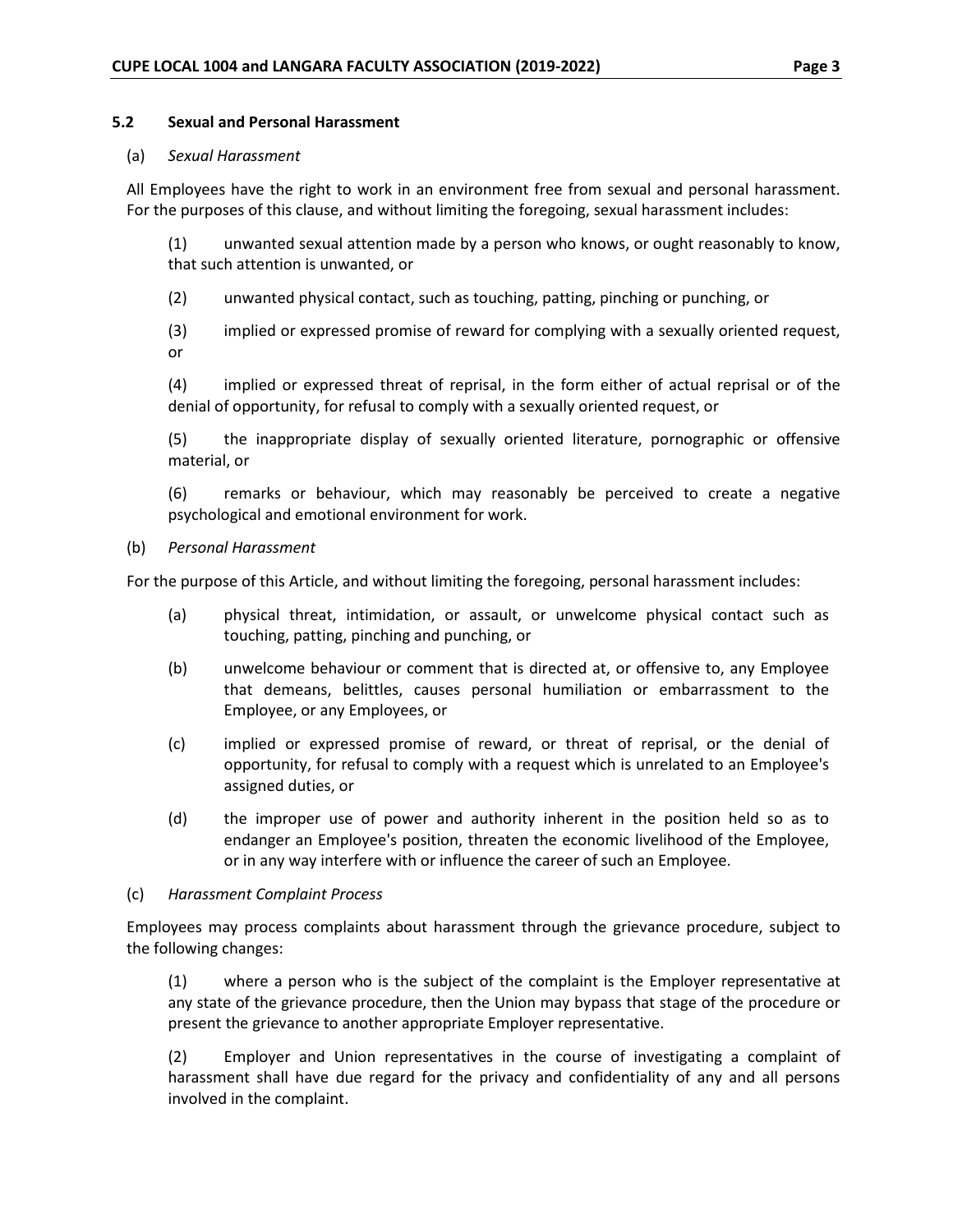(3) an arbitrator in the determination of a complaint of harassment shall take reasonable steps to protect the interest of all parties in privacy and confidentiality in the determination of procedural and evidentiary matters, subject to the requirement of fairness to all parties.

(4) where the complainant and the person who is the subject of the complaint are both members of the bargaining unit, then the arbitrator seized with a grievance of harassment shall also have jurisdiction in respect of any grievance arising from related discipline of the Employee who is the subject of the complaint.

(5) an arbitrator has the authority to fashion a settlement, which can include instructions designed to accommodate the needs of the complainant. Where such action causes detriment, the detriment shall fall upon the harasser and not on other bargaining unit Employees.

(6) no information relating to the grievor or alleged harasser's personal background or lifestyle shall be admissible during the grievance or arbitration process.

# (d) *Employee Right to Union Representation*

Employees against whom a grievance or complaint has been filed pursuant to this Article shall have the right to know what allegations have been made against them and shall have the right to Union representation at all meetings, interviews, and hearings where the Employee's presence is requested.

# (e) *Complainant Right to Union Representation*

Complainants have the right to Union representation at all meetings, interviews, and hearings where the complainant's presence is requested.

# (f) *Grievance Time Limits*

Time limits shall be waived for filing grievances under this Article; however, grievances filed beyond six (6) months after the last incident may be denied on the ground of unreasonable delay.

# (g) *Complaints Filed with the Human Rights Tribunal*

If the complainant chooses to file a simultaneous complaint with the Human Rights Tribunal, the grievance procedure shall be exhausted before the Human Rights complaint proceeds to hearing; however, a grievance cannot be denied solely on the grounds that the complaint has been lodged with the Human Rights Tribunal and the Tribunal chooses to act on the complaint.

# <span id="page-8-0"></span>**5.3 Indemnification**

If an action or proceeding is brought against any Employee covered by the Agreement for an alleged tort committed by the Employee in the proper performance of their duties and provided that such actions did not constitute a disregard or neglect of their duties as an Employee, then the Employer shall defend and indemnify the Employee.

This Article shall not be construed to mean that the Employer shall pay costs, expenses, or fees (or be responsible for financial losses) for such Employee incurred during or as a result of the Employer's internal disciplinary proceedings against the Employee.

# <span id="page-8-1"></span>**5.4 Electronic Surveillance**

Electronic monitoring and surveillance shall not be used for the purposes of individual work measurement of Employees.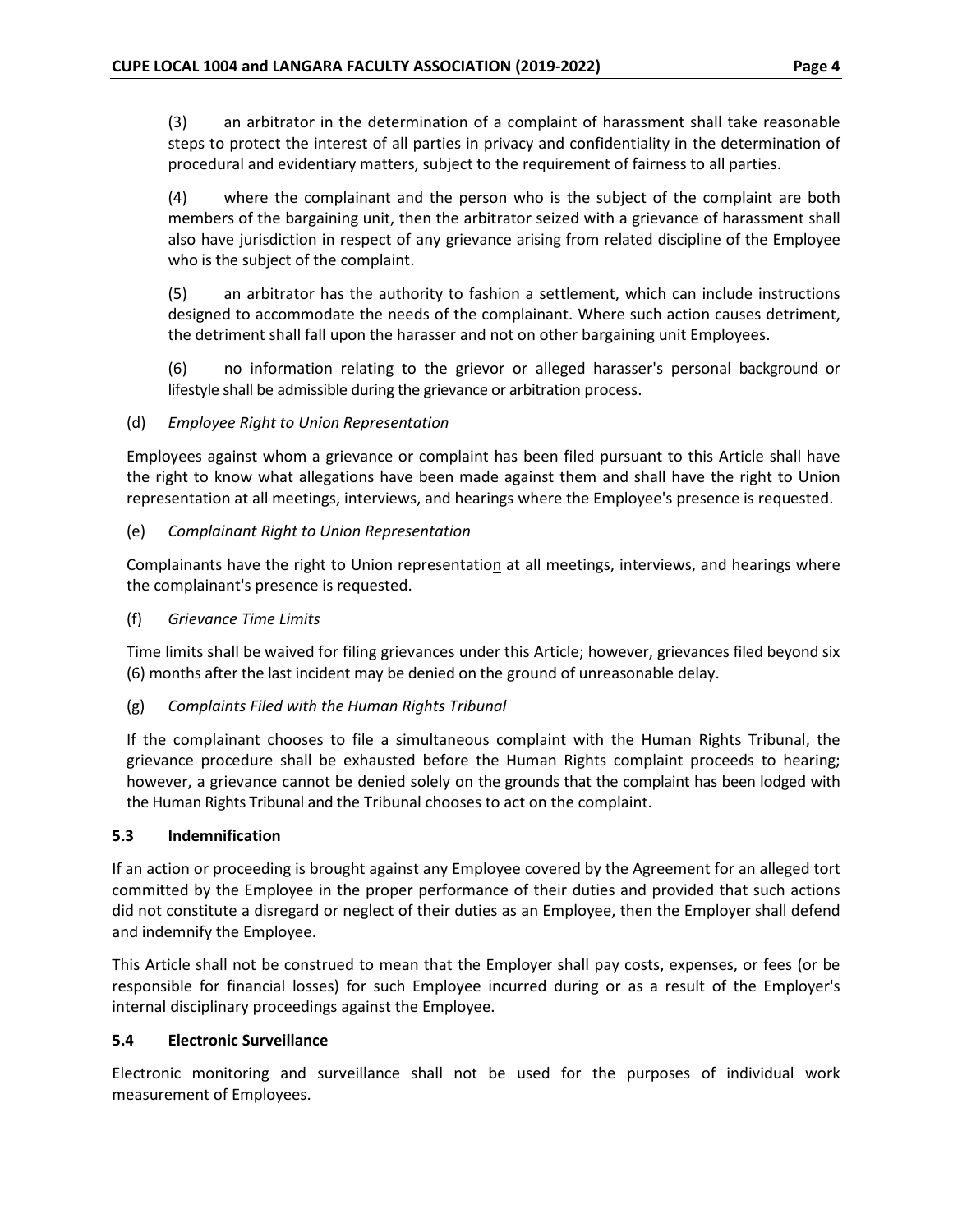Surveillance cameras, any technology or systems capable of monitoring Employees or their work and any other related equipment shall not be used in Employee occupied areas without the knowledge of the Employees in the area.

At no time shall videotaping or any other form or electronic tracking or monitoring of Employees, work output or attendance in or at any particular location be allowed for the purpose of random surveillance, audits or assessing, discipline. At no time may such systems be used as a means to gather evidence in support of disciplinary measures. The Union shall be advised in writing of the location and purposes of all surveillance cameras and the reason for installation of such equipment.

The Union agrees that the office equipment, including the email system, is the property of the Employer and the Employer has full access to all of its equipment including the email system.

# <span id="page-9-0"></span>**5.5 Employee Confidentiality**

The Employer shall not release any private information to any person or agency about an Employee with regard to any personal or work related matter without the express written permission of the Employee. In the event the Employer is required by law to disclose information of a personal or work related nature to a person or agency the Employer shall advise the Employee forthwith of all particulars of such disclosure. Notwithstanding the foregoing the Employer may however choose to disclose information due to concerns for Employee(s) safety. When the Employer uses technology that can identify Employees' access, these records will not be released to any person or agency without the written permission of the Employee(s).

This Article shall only apply to the release of information of a private nature such as but not exclusive to the Employee's home address, home phone, personnel records information, employment information, etc.

# **ARTICLE 6 - EMPLOYER RIGHTS**

# <span id="page-9-2"></span><span id="page-9-1"></span>**6.1 Employer Rights**

Except as this Agreement otherwise specifies and subject to the job descriptions appended to this Agreement, the Employer retains the right to assign duties and to manage and direct Employees, provided such rights are exercised fairly and reasonably.

# <span id="page-9-3"></span>**6.2 Discipline for Just and Reasonable Cause**

The Employer may dismiss, suspend, or discipline an Employee for just and reasonable cause. The Employee shall have the right to grieve any dismissal, suspension, or discipline. In the event of an arbitration arising out of such action, the burden of proof is on the Employer.

# **ARTICLE 7 - GRIEVANCE AND ARBITRATION**

# <span id="page-9-5"></span><span id="page-9-4"></span>**7.1 Grievance Procedure**

All grievances concerning the operation or application of this Agreement will first be discussed with the President. If no agreement is reached, the grievor may submit the grievance in writing, and the President will give a formal written response. If the grievance is not resolved, the grievor may submit the grievance in writing to the Association Executive, and the Executive will give a formal written response. A grievance must be filed in writing within thirty (30) working days of the alleged violation of the Agreement.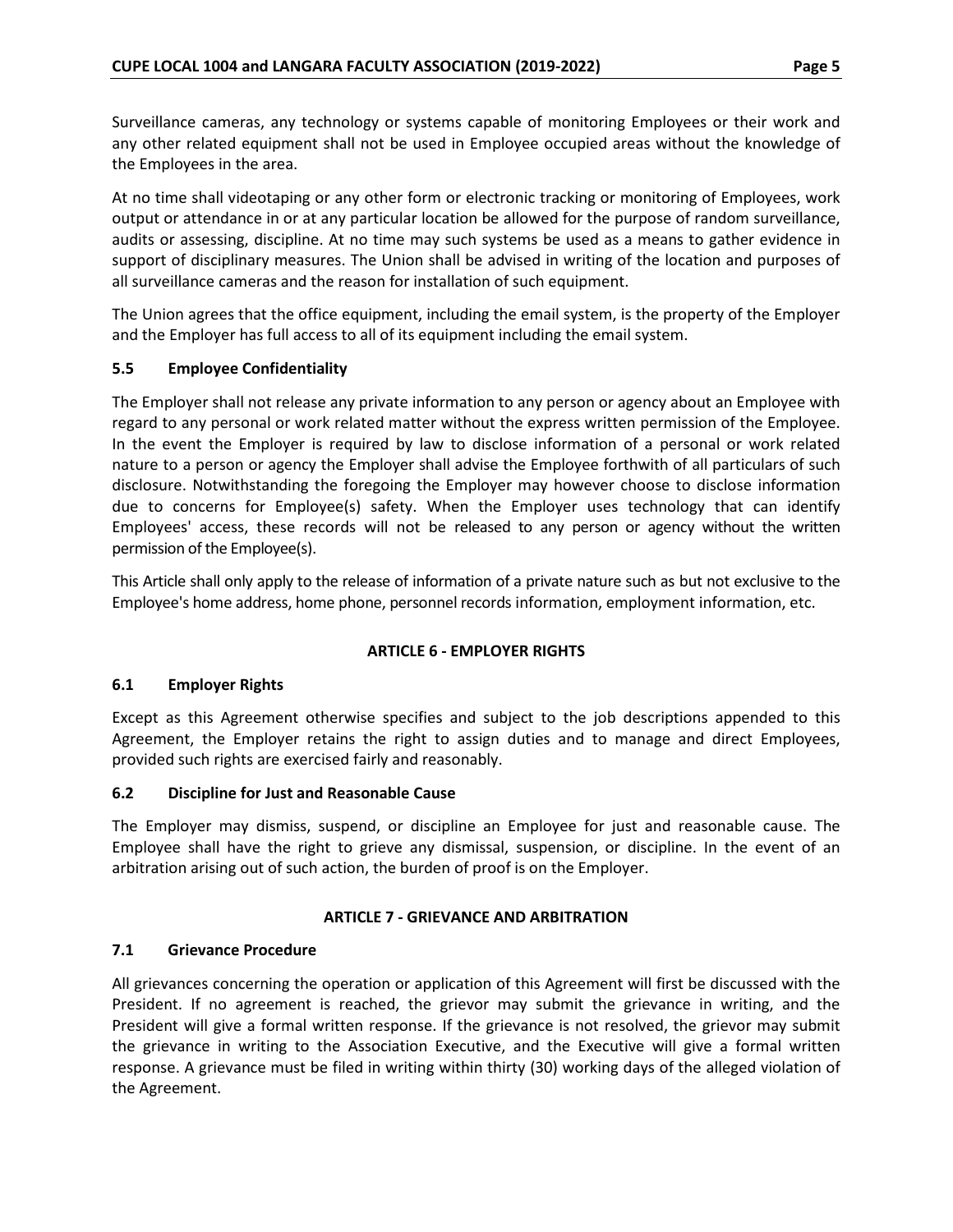### <span id="page-10-0"></span>**7.2 Referral to Arbitration**

If a grievance is not resolved satisfactorily, it may be referred to a single arbitrator mutually agreed upon by both parties.

# <span id="page-10-1"></span>**7.3 Arbitrator Timeline and Decision**

The arbitrator will hear the dispute within thirty (30) days of being appointed and will render a decision as soon as possible thereafter. The arbitrator's decision will be binding on both parties.

#### <span id="page-10-2"></span>**7.4 Arbitrator Jurisdiction**

The arbitrator has jurisdiction to hear and determine the real issue in dispute and to decide the matter in accordance with law and equity, to extend time limits, and to relieve against technical irregularities.

#### <span id="page-10-3"></span>**7.5 Arbitrator Fees and Expenses**

The arbitrator's fees and expenses will be shared by the parties, the Employer paying fifty percent (50%) and the Union paying fifty percent (50%). The Union and the Employer are each responsible for their own costs of representation.

### **ARTICLE 8 - APPOINTMENT OF EMPLOYEES**

### <span id="page-10-5"></span><span id="page-10-4"></span>**8.1 Definition of Employees**

### (a) *Regular Full-Time*

A Regular Full-time Employee is any person employed on a full-time, permanent basis whose duties fall within the bargaining unit as defined in Article 1.1 of this Agreement and who has completed the probationary period defined in Article 8.3(a).

#### (b) *Temporary*

(1) A Temporary Employee is one so informed by the Employer at the start of employment.

(2) A Temporary Employee may only be hired to replace a Regular Employee on paid or unpaid leave pursuant to the terms of this Agreement.

(c) *Casual*

Casual Employees shall be those Employees hired for extra or relief work on an as needed basis, but not exceeding thirty (30) hours a month unless by mutual agreement of the parties. Such Employees shall not be subject to the terms of this Agreement. Such Employees may assist the **Administrative Assistant and/or Executive Assistant**, or perform other duties, but in any case, such Employees are not a **Administrative Assistant or Executive Assistant**.

#### <span id="page-10-6"></span>**8.2 Appointment of Employees**

(a) The appointment of Employees, excluding Casual as defined in Article 8.1(c), shall indicate whether the appointment is Regular or Temporary.

(b) he appointment of Employees shall be within either the classification of **Administrative Assistant** or that of Executive Assistant.

(c) A Temporary Employee shall not attain Regular status during the period of their temporary appointment.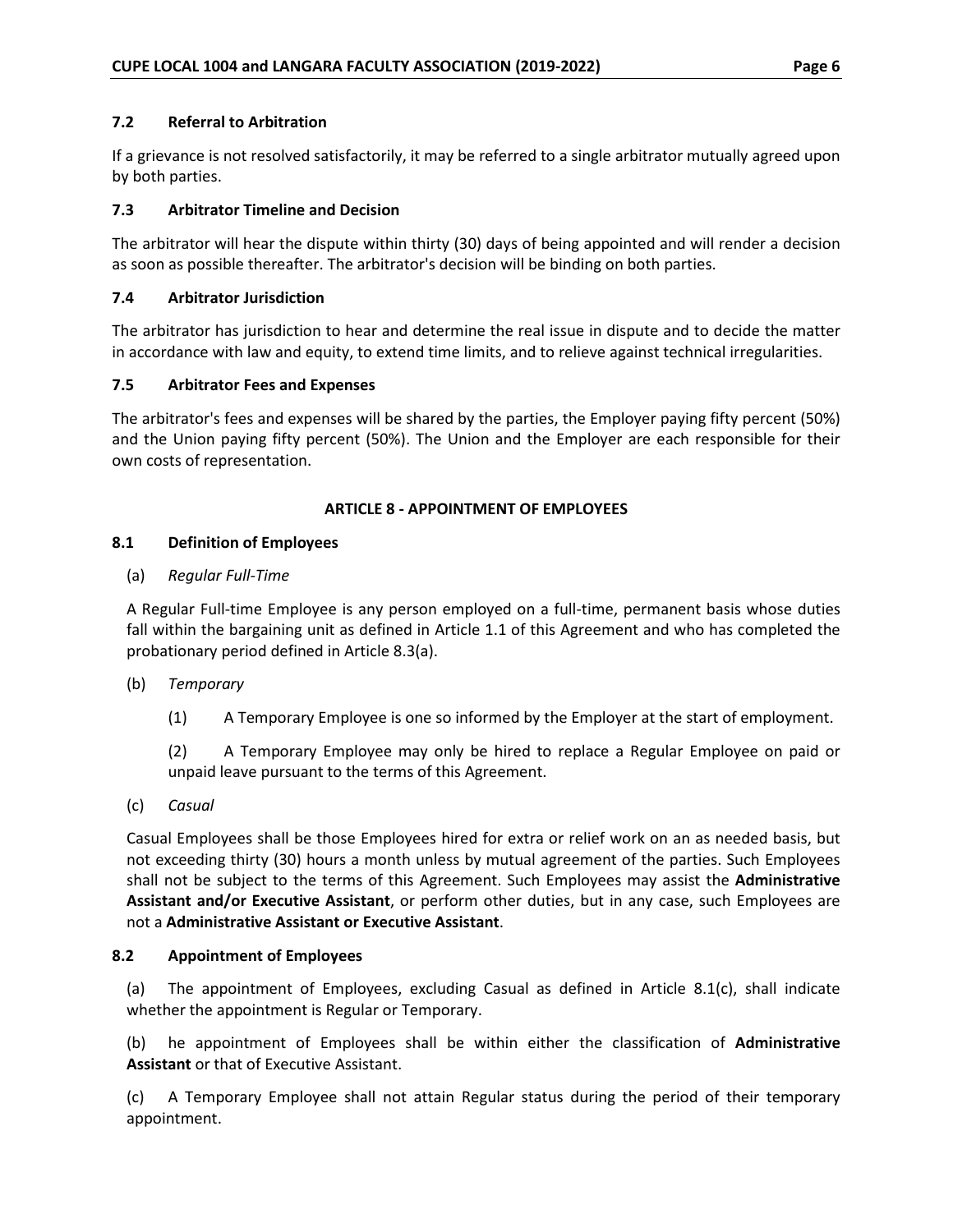(d) In accordance with Article 8.1(c), the Employer may also hire Casual Employees to replace Regular Employees who are absent or on leave under the provisions of this Agreement.

### <span id="page-11-0"></span>**8.3 Probation: Regular Employees**

(a)

(1) Every new Employee shall be on probation for the first six (6) months of employment.

(2) If the Employer requires an extension of the probationary period because it falls during the summer months, it shall be granted. The length of the extension shall be by mutual agreement.

(3) Every newly appointed Regular Executive Assistant Employee shall serve a trial period for the first six (6) months of employment in that category.

(4) At the end of the trial period for the Executive Assistant, either the Employee or the Employer may elect that the Employee return back to the position of Regular **Administrative Assistant** if the Employee was originally hired in that position.

(b) The Association Executive shall appraise new Regular Employees during their probationary periods. If no appraisal is carried out, an Employee's performance shall be deemed to be satisfactory.

(c) Upon successful completion of the probationary period, a new Regular Employee shall become a Regular Employee and shall be placed on the seniority list in order of their date of appointment.

(d) At any time during the probation period, the Employer may, in writing, terminate a new Regular Employee's appointment for cause. In such case, the Employer shall give the Employee:

(1) one (1) week's notice, or pay in lieu thereof, within the first three (3) months of employment;

(2) three (3) weeks' notice, or pay in lieu thereof, after three (3) months of employment.

A new Regular Employee who has been terminated for reasons other than layoff shall have no right of recall.

# <span id="page-11-1"></span>**8.4 Re-Classification**

(a) In any month in which an **Administrative Assistant**, at the request of the Employer, performs duties normally only expected of an Executive Assistant, such **Administrative Assistant** shall be paid for that month at the rate of an Executive Assistant with the same number of years of employment.

(b) If an **Administrative Assistant** is expected to perform Executive Assistant duties as in 8.4(a) above for more than six (6) individual months in any consecutive twelve (12) month period, then that **Administrative Assistant** may elect to be reassigned as a Regular Executive Assistant according to the provisions of Article 8.3(a) at the salary step that they currently occupy as an **Administrative Assistant**. No Employee will be reassigned through this provision if doing so conflicts with the process set out in Article 11 - Job Vacancies and Other Appointments.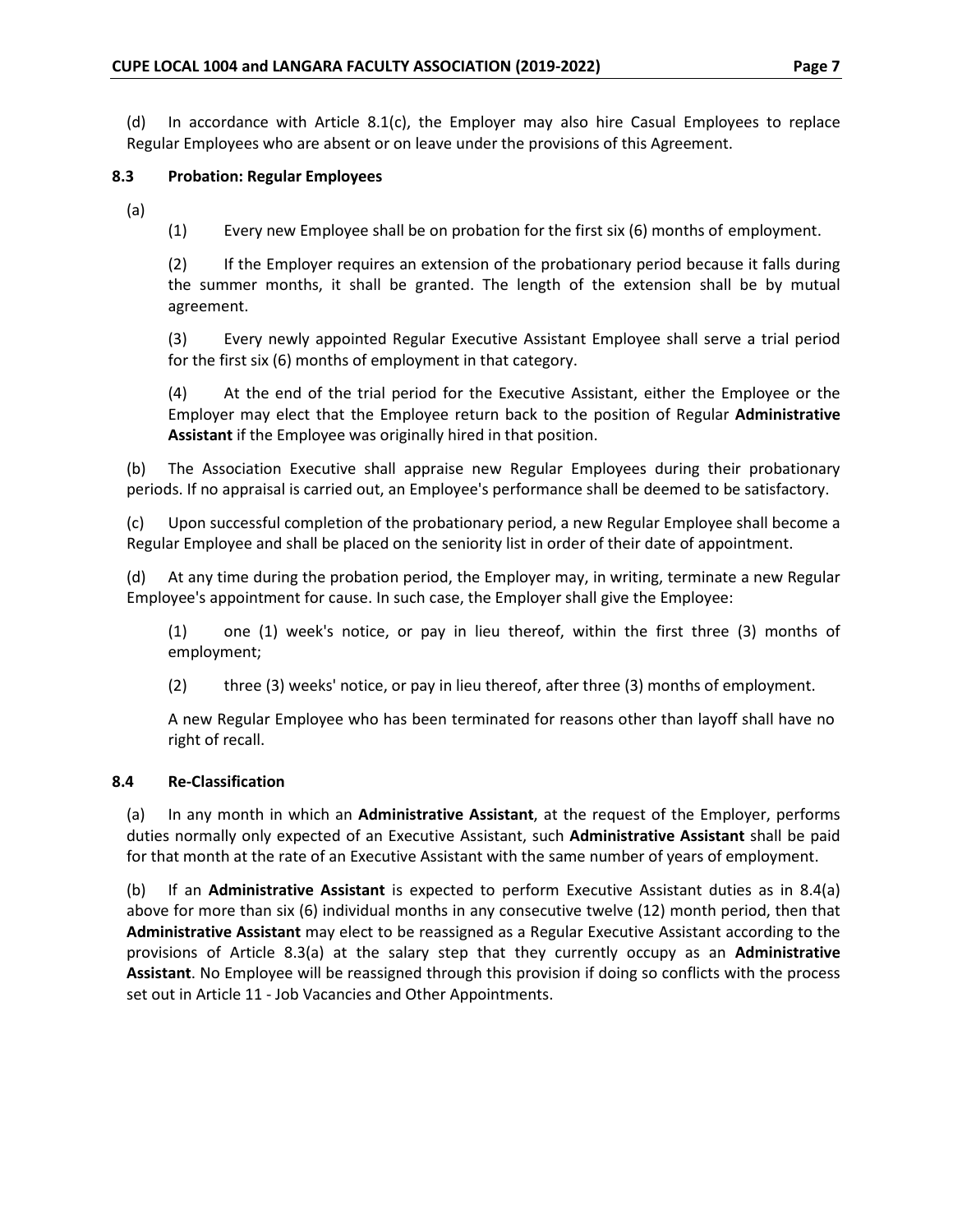#### <span id="page-12-0"></span>**8.5 Probation: Temporary Employees**

(a)

(1) A Temporary Employee shall be on probation for the first six (6) months of employment.

(2) If the Employer requires an extension of the probationary period because it falls during the summer months, it shall be granted. The length of the extension shall be by mutual agreement.

(b) In the event that a Temporary Employee becomes Regular, the time worked as a Temporary Employee for any continuous period of four (4) months or more with a satisfactory appraisal, shall be considered as part of the probationary period.

(c) At any time, the Employer may, in writing, terminate a Temporary Employee's appointment for cause. In such case, the Employer will give the Employee:

(1) one (1) week's notice, or pay in lieu thereof, within the first three (3) months of employment;

(2) three (3) weeks' notice, or pay in lieu thereof, after three (3) months of employment.

A Temporary Employee who has been terminated for reasons other than layoff shall have no right of recall.

#### **ARTICLE 9 - NEW CLASSIFICATIONS**

#### <span id="page-12-2"></span><span id="page-12-1"></span>**9.1 Rate of Pay and Terms for New Classifications**

Should a new classification be created during the life of this Collective Agreement, in addition to those positions described in the job descriptions appended to this Agreement (Appendix B and Appendix C), the parties will negotiate a rate of pay and other terms relevant to that position. In the event the parties cannot agree, these matters may be referred to arbitration as provided in Article 7. Such new terms will be effective from the first  $(1<sup>st</sup>)$  day of the new classification.

#### **ARTICLE 10 - EMPLOYEE APPRAISALS**

#### <span id="page-12-4"></span><span id="page-12-3"></span>**10.1 Employee Appraisal Procedure**

The Employer may conduct formal appraisals of an Employee's performance. The procedures for such appraisal shall be worked out in consultation with the Employee and the Union.

#### **ARTICLE 11 - JOB VACANCIES AND OTHER APPOINTMENTS**

#### <span id="page-12-6"></span><span id="page-12-5"></span>**11.1 Posting**

When a job vacancy occurs, the job shall be posted for five (5) working days. First consideration shall be given to existing Regular Employees, then to Temporary Employees, then to new hires.

#### <span id="page-12-7"></span>**11.2 Seniority in Promotions, Transfers and Demotions**

In making promotions, transfers, and demotions, the Employer shall award the position to the most senior Regular Employee applicant.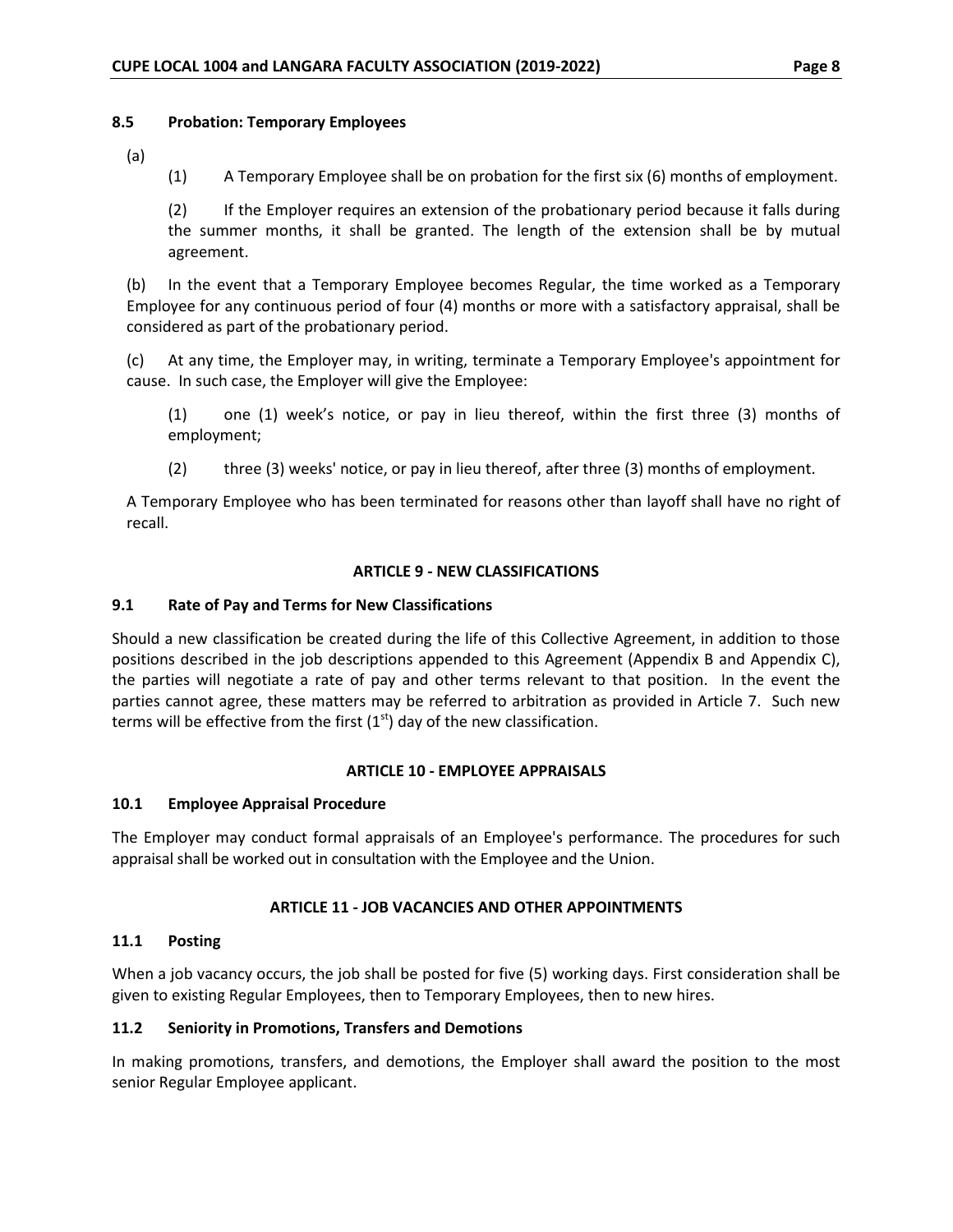#### <span id="page-13-0"></span>**11.3 Seniority in Filling Vacant Positions**

In filling vacant positions, the Employer shall award the position to the senior qualified Regular Employee applicant.

### <span id="page-13-1"></span>**11.4 Seniority Where No Regular Applicant**

In filling vacant positions where there are no Regular Employee applicants, the Employer shall award the position to the qualified Temporary Employee applicant who has exhibited satisfactory performance and who has the greatest total accumulated service.

### <span id="page-13-2"></span>**11.5 Determination of Qualification**

Qualifications for a new or vacant position and the determination of whether or not the Employee is qualified for the position shall be determined by the Employer in consultation with the Union.

### **ARTICLE 12 - SENIORITY, LAYOFF AND RECALL**

#### <span id="page-13-4"></span><span id="page-13-3"></span>**12.1 Definitions**

Seniority for a Regular Employee is defined as the length of the Employee's continuous employment from the date of commencement of Regular employment, plus time worked as a Temporary Employee.

### <span id="page-13-5"></span>**12.2 Seniority Maintained**

During all leaves of absence from work, a Regular Employee's seniority shall be maintained.

#### <span id="page-13-6"></span>**12.3 Order of Layoffs**

#### (a) *Temporary Employees*

Temporary Employees will be laid off first in reverse order of hire before any Regular Employees.

#### (b) *Regular Employees*

Layoffs shall occur in reverse order of seniority within the appropriate seniority unit, subject to the ability of the remaining regular Employee(s) to perform the work available. Disputes on the issue of such ability may be referred directly to arbitration. The seniority placement of each Regular Employee is given in Appendix A.

#### <span id="page-13-7"></span>**12.4 Notice of Layoff**

Regular Employees with over five (5) years service, shall receive five (5) months notice of layoff, or pay in lieu of notice. Other Regular Employees shall receive three (3) months notice of layoff or pay in lieu of notice. Temporary Employees with over six (6) months service shall receive one (1) months notice, or pay in lieu thereof. Other Temporary Employees shall receive one (1) week's notice, or pay in lieu thereof.

#### <span id="page-13-8"></span>**12.5 Regular Employee Right of Recall**

For a period of two (2) years following the date of layoff, laid-off Regular Employees shall have the right of recall to any position for which they are qualified, except where the Employer, in consultation with the Union, determines that the Employee does not have the capabilities and qualifications to perform the work. Recall will be in the order of seniority.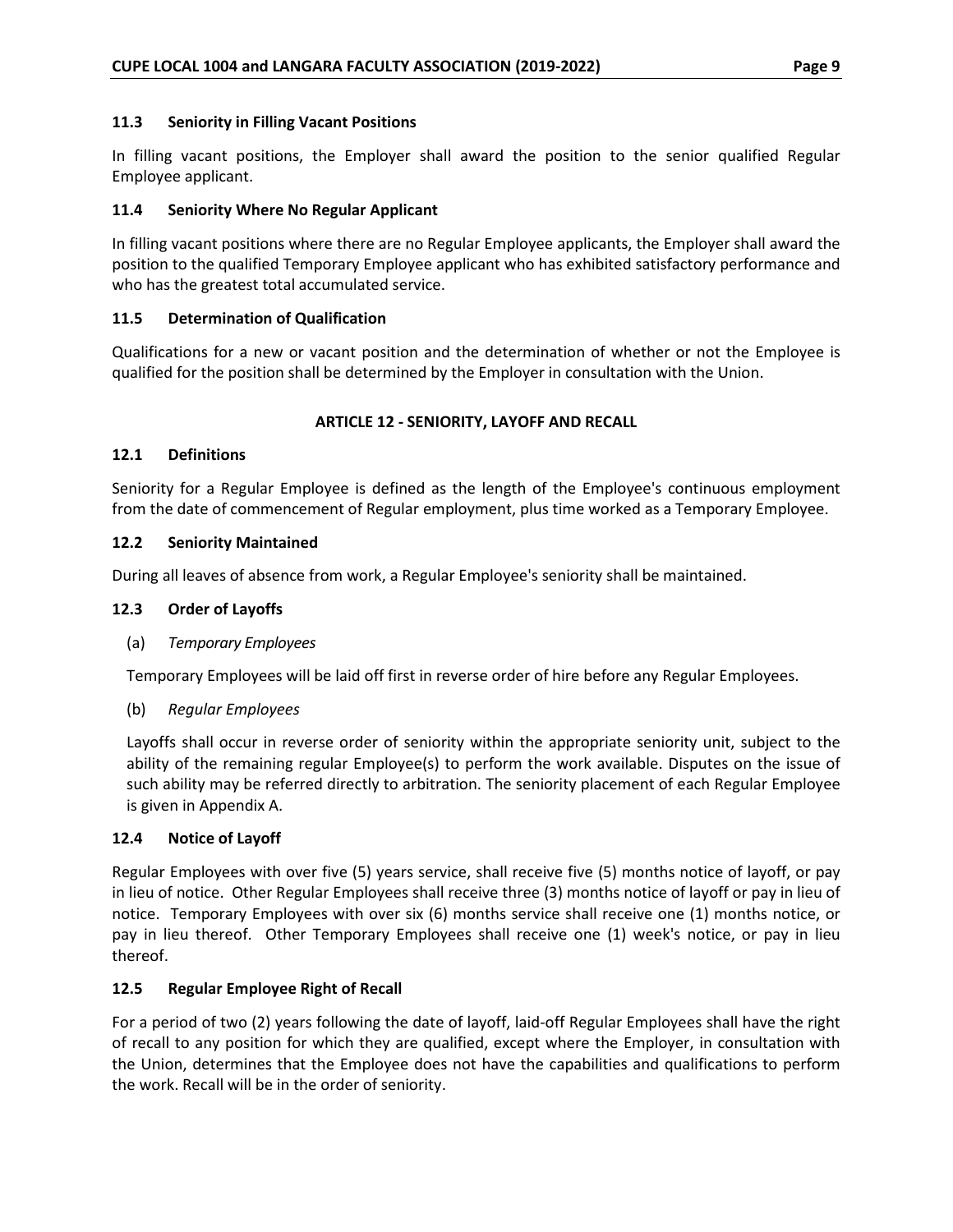#### <span id="page-14-0"></span>**12.6 Temporary Employees Right of Recall**

(a) For a period of two (2) years following the end of their employment term, Temporary Employees shall have the right of recall on a "last off, first on" basis, to fill any Temporary position for which they are qualified, subject to Article 12.5.

(b) If a vacancy for a Regular position occurs, the most qualified Temporary Employee applicant shall be awarded the position in accordance with Article 11.1.

### <span id="page-14-1"></span>**12.7 Layoff Bona Fides**

<span id="page-14-2"></span>The Employer shall lay off Employees only for lack of work, or shortage of funds.

### **ARTICLE 13 - DISCIPLINE**

### <span id="page-14-3"></span>**13.1 Just Cause**

The Employer shall not dismiss, suspend, demote, or discipline an Employee bound by the Collective Agreement, except for just and reasonable cause. In case of a dismissal, suspension, demotion, or reprimand, the Employer shall give written notification of, and reasons for, the action taken.

### <span id="page-14-4"></span>**13.2 Right to Union Representation**

An Employee shall have a Union representative present at any discussion with supervisory personnel, which could form the basis of a disciplinary action. Where a supervisor intends to interview an Employee for disciplinary purposes, the supervisor shall notify the Employee in advance of the purpose of the interview.

#### <span id="page-14-5"></span>**13.3 Discipline Sunset**

The record of an Employee shall not be used against the Employee at any time twenty-four (24) months following disciplinary action, provided there have been no further infractions of a similar nature during that twenty-four (24) month period. After the twenty-four (24) month period has expired, upon request, the Employer shall remove and destroy all written letters of reprimand and correspondence regarding those reprimands and all related adverse reports from an Employee's personal record.

# **ARTICLE 14 - HOURS OF WORK, OVERTIME AND LEAVES**

#### <span id="page-14-7"></span><span id="page-14-6"></span>**14.1 Nine Day Fortnight**

Employees shall be allowed to compress the ten-day two-week work period. The hours of work for **Administrative Assistant and Executive Assistant** shall total seventy (70) hours per two-week period assigned over nine (9) days. Regular paid hours assigned in any one day shall not exceed eight (8).

#### <span id="page-14-8"></span>**14.2 Overtime**

Overtime must be authorized by the President. The Employee must take time off in lieu of overtime pay. Overtime is voluntary and the Employee has the right to refuse overtime.

#### <span id="page-14-9"></span>**14.3 Paid Breaks**

There shall be two (2) fifteen (15) minute paid breaks per day.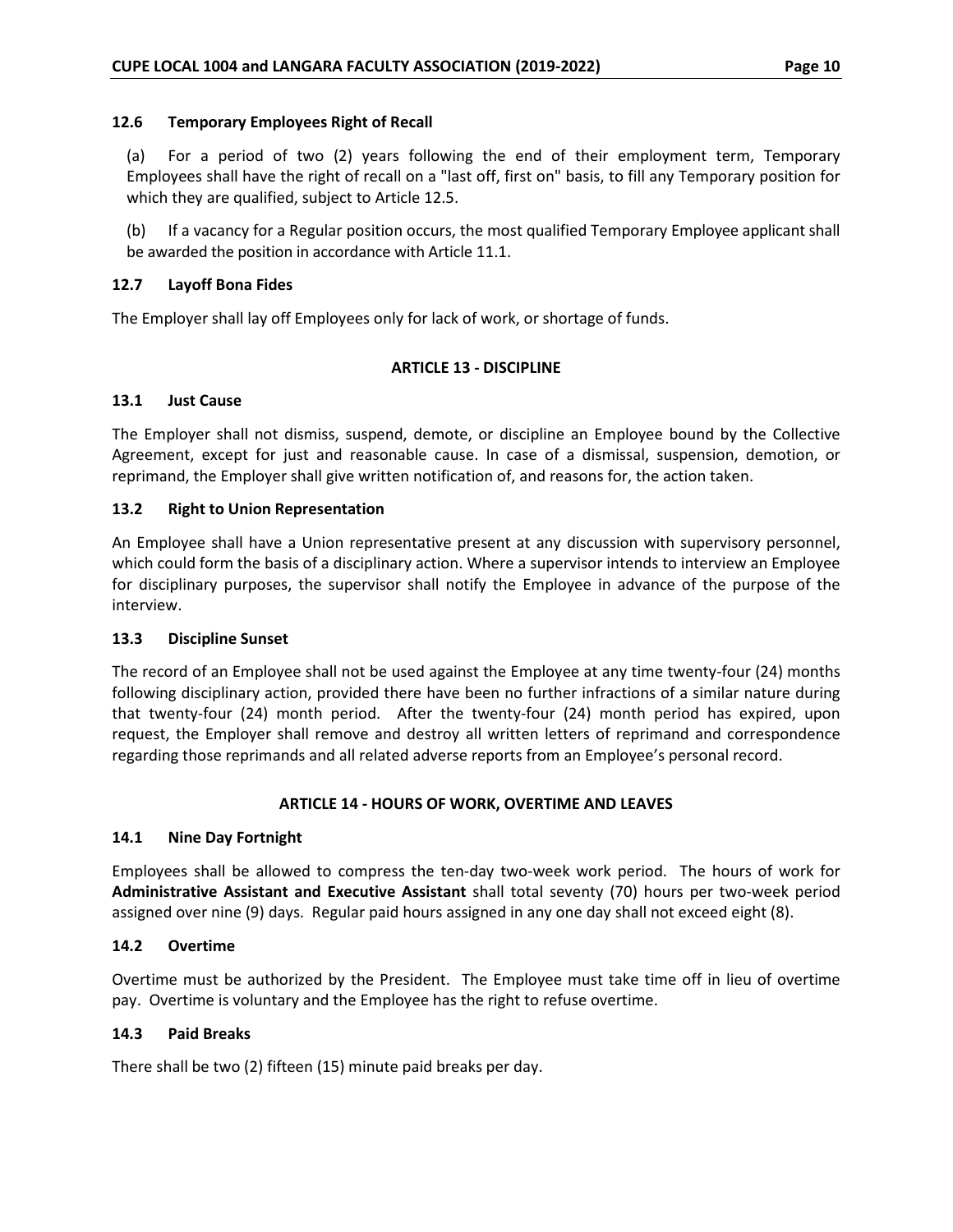#### **ARTICLE 15 - SALARY**

#### <span id="page-15-1"></span><span id="page-15-0"></span>**15.1 Salary Scale**

Effective **October 1, 2019**, the salary scales for an Executive Assistant and for an **Administrative Assistant** will be increased by the following percentages on the dates indicated:

(a) Effective **October 1, 2019** all rates of pay across the four (4) steps of the Executive Assistant salary scale and the four (4) steps of the **Administrative Assistant** salary scale will be increased by **two percent (2.0%)**.

(b) Effective **April 1, 2020** all rate of pay across the four (4) steps of the Executive Assistant salary scale and the four (4) steps of the **Administrative Assistant** salary scale will be increased by **six and twelve-one-hundredths percent (6.12%)**.

(c) Effective **April 1, 2021**, all rates of pay across the four (4) steps of the Executive Assistant salary scale and the four (4) steps of the **Administrative Assistant** salary scale will be increased by **two and seventy-five-one-hundredths percent (2.75%)**.

**In addition to the percentage-increases above, a one-time payment of six hundred dollars (\$600) will be made in the pay period following ratification of this Collective Agreement. This payment will be prorated by the percentage of full-time.**

| <b>SALARY SCALE</b>             |                 |                       |               |
|---------------------------------|-----------------|-----------------------|---------------|
|                                 |                 | <b>Monthly Salary</b> |               |
| <b>Full Year of Employment</b>  | October 1, 2019 | April 1, 2020         | April 1, 2021 |
| <b>EXECUTIVE ASSISTANT</b>      |                 |                       |               |
| 1st Year                        | \$4,182.76      | \$4,438.74            | \$4,560.81    |
| 2nd Year                        | \$4,470.90      | \$4,744.52            | \$4,874.99    |
| 3rd Year                        | \$4,782.29      | \$5,074.97            | \$5,214.53    |
| 4th & Subsequent Years          | \$5,028.40      | \$5,336.13            | \$5,482.88    |
| <b>ADMINISTRATIVE ASSISTANT</b> |                 |                       |               |
| 1st Year                        | \$3,940.84      | \$4,182.02            | \$4,297.02    |
| 2nd Year                        | \$4,223.05      | \$4,481.50            | \$4,604.74    |
| 3rd Year                        | \$4,528.04      | \$4,805.16            | \$4,937.30    |
| 4th & Subsequent Years          | \$4,735.55      | \$5,025.37            | \$5,163.56    |

# **ARTICLE 16 - ANNUAL VACATION**

#### <span id="page-15-3"></span><span id="page-15-2"></span>**16.1 Annual Vacations**

Employees shall receive vacation as follows:

| (a) |                                                        |
|-----|--------------------------------------------------------|
| (b) |                                                        |
| (c) |                                                        |
| (d) |                                                        |
| (e) |                                                        |
| (f) |                                                        |
|     | plus any carryover from the previous year may be taken |
|     | without penalty, regardless of when retirement occurs. |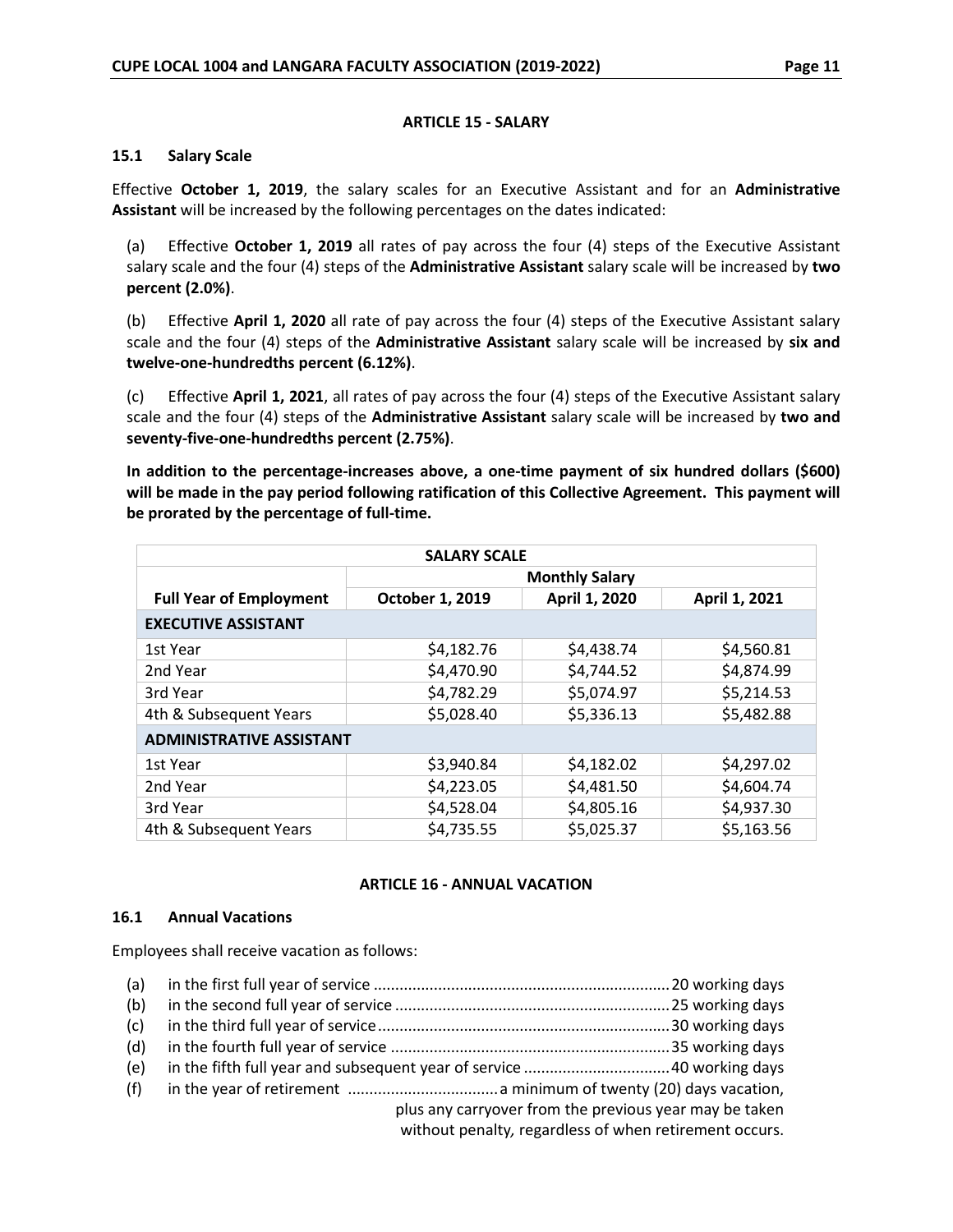### <span id="page-16-0"></span>**16.2 Partial Years Vacation Proration**

For partial years of service, vacation shall be prorated on the basis of the entitlement for the current year.

### <span id="page-16-1"></span>**16.3 Definition of Anniversary Year**

Vacation entitlement is accrued in each anniversary year. An anniversary year is the year beginning with the date first hired to the day prior to one (1) year from that date for the first anniversary and from the anniversary date to each day prior to the next anniversary date for each subsequent year.

### <span id="page-16-2"></span>**16.4 Vacation Carryover**

Annual vacation is taken within the year in which it is accrued and shall be deducted from the total entitlement for that year. With the Employer's approval, up to twenty percent (20%) of a year's vacation entitlement may be carried over to the following year, but not beyond.

### <span id="page-16-3"></span>**16.5 Vacation Approval and Scheduling**

(a) Vacation shall be taken at a time approved by the Employer; such approval shall not be unreasonably withheld and shall reasonably accommodate the choice of the Employee. In scheduling the vacations of Employees, the Employer shall make reasonable effort to arrive at an equitable arrangement of vacation schedules for all Employees.

(b) Changes to an Employee's approved vacation may occur only with the mutual consent of the Employer and the Employee.

### **ARTICLE 17 - PAID HOLIDAYS**

#### <span id="page-16-5"></span><span id="page-16-4"></span>**17.1 Statutory Holidays**

Employees will receive the following Statutory Holidays off with pay:

| . New Year's Day | · British Columbia Day |
|------------------|------------------------|
| • Family Day     | • Labour Day           |
| · Good Friday    | • Thanksgiving Day     |
| · Easter Monday  | · Remembrance Day      |
|                  |                        |

- Victoria Day Christmas Day
- Canada Day Boxing Day

Employees will also receive any other day declared a holiday by the Federal, Provincial, or Municipal Governments.

# <span id="page-16-6"></span>**17.2 Statutory Holiday Falling in Vacation Period**

When a holiday referred to in 17.1 falls in an Employee's vacation period or on a weekend, the Employee will be given an additional day off with pay.

# <span id="page-16-7"></span>**17.3 Winter and Spring Break**

Employees shall receive time off with pay on the last working day before Christmas Day. Employees shall receive time off with pay on the working days between Boxing Day and New Year's Day, and a two (2) day Spring break to coincide with that of the Langara Faculty Association's Spring break.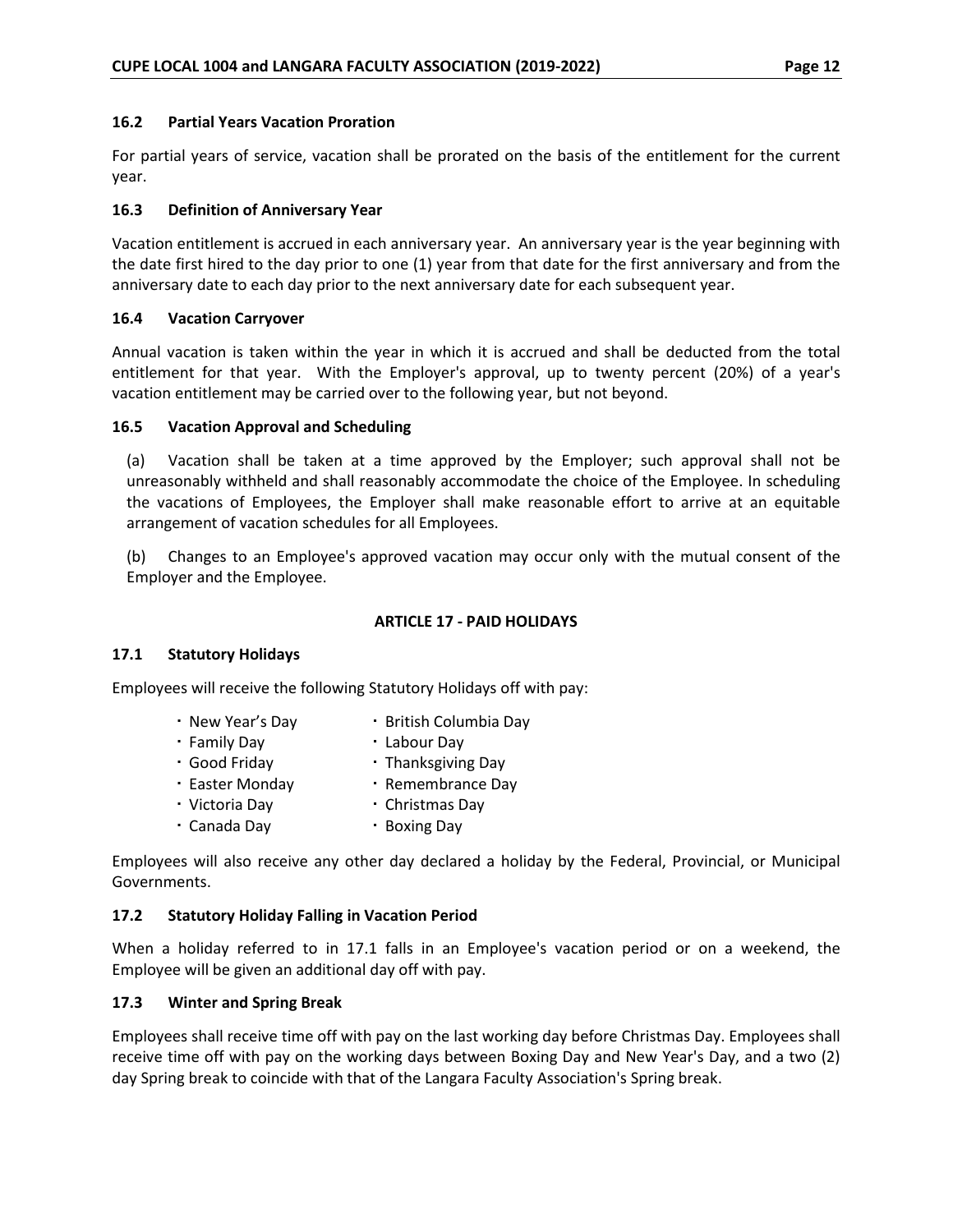#### **ARTICLE 18 - BENEFITS AND PENSIONS**

#### <span id="page-17-1"></span><span id="page-17-0"></span>**18.1 Benefit Plans**

A Regular Employee and a new Regular Employee after one (1) month's service, will receive the following benefits:

(a) The Employee will participate in a benefit plan, which includes Life Insurance, Accidental Death and Dismemberment, Life Insurance coverage for dependants, Extended Health coverage, Dental Plan, Short-Term Weekly Indemnity and Long-Term Disability Benefit. The Employer will pay one hundred percent (100%) of the premiums.

(b) **The parties recognize that the method of funding MSP has been changed from an individually paid premium system to a system funded by an employer paid payroll tax.** 

**If the government, at any time in the future, reverts to an individually paid premium system for basic medical insurance, the parties agree that the Employer will pay one hundred percent (100%) of the premium for Employees on the same basis as exists in the 2014-2019 Collective Agreement.**

(c) **The Employer will provide a six hundred dollar (\$600) annual Health Spending Account for**  *bona fide* **health care costs not covered by the Plan.**

(d) Long Term Disability Plan shall provide the following: Amount of Benefit: seventy percent (70%) of gross salary Duration of Benefit: until retirement or as otherwise provided Benefit Effective: upon expiration of short-term weekly indemnity coverage.

(e) Employees will be enrolled in the Municipal Pension Plan (MPP), in accordance with the Municipal Pension Plan rules. The Employer shall regularly pay the Employer's contribution to the Municipal Pension Plan, or if the Employee does not qualify, the Employer will pay seven percent (7%) of gross monthly salary and the Employee will contribute seven percent (7%) of gross monthly salary to be paid into a Registered Retirement Savings Plan account. This amount will be paid by both the Employer and the Employee on a monthly basis.

# <span id="page-17-2"></span>**18.2 Temporary Employee Benefits and Pay in Lieu**

A Temporary Employee after one (1) month of continuous service will receive pay in lieu of benefits. After six (6) months of continuous service, a Temporary Employee will receive benefits as per Articles 18.1(a), (b), **(c)** and **(e)**.

#### <span id="page-17-3"></span>**18.3 Regular Employee Contributions After Three Months**

After three (3) months of a new Regular Employee's continuous employment, the Employer shall contribute two percent (2%) of gross monthly salary and the Employee shall contribute one and one-half percent (1.5%) of gross monthly salary. This amount will be paid **twice per calendar year**.

# <span id="page-17-4"></span>**18.4 Gratuity Credits**

After three (3) months of a new Regular Employee's employment, an Employee will be allowed gratuity credits. Gratuity credits are based on the calendar year. Effective January 1st, 1996, for the purposes of accumulation of gratuity credits, the year shall be divided in four distinct periods: January 1st to March 31st, April 1st to June 30th, July 1st to September 30th, October 1st to December 31st, all dates inclusive. For each period described above, the Employee shall be given the following credits:

- (a) One (1) day for no absence through illness;
- (b) One-half  $(\frac{1}{2})$  day for one-half  $(\frac{1}{2})$  day absence through illness;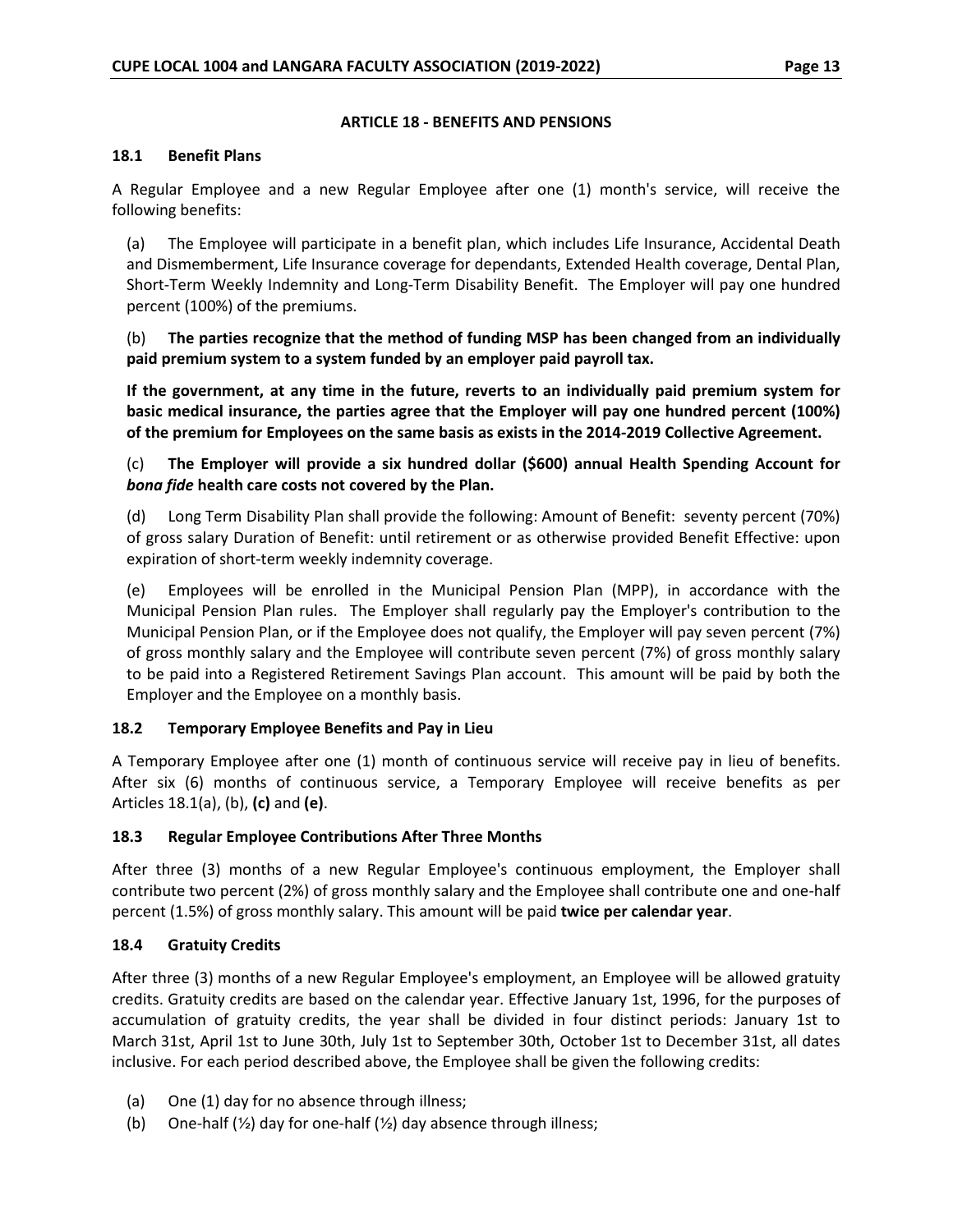(c) No credit for one (1) or more days of absence through illness.

Payment of gratuity will be in cash upon retirement.

# **Effective January 1, 2021, gratuity credits will no longer be accumulated. All gratuity credits accumulated prior to January 1, 2021 will be paid in cash upon retirement.**

#### <span id="page-18-0"></span>**18.5 Appendix D Threshold**

The benefits provided for in this Article shall not fall below the level in existence at the date of signing as described in Appendix D save and except as they are reduced or altered through circumstances beyond the control of the Employer.

### <span id="page-18-1"></span>**18.6 Benefits Continue until MPP Onset**

Upon the retirement of the Employee, the Employer agrees to continue full benefits for that period between retirement date and onset of Municipal Pension Plan Benefits. **For clarity, this period should not usually exceed sixty (60) days.**

### <span id="page-18-2"></span>**18.7 Benefit Carrier Plan**

Employer agrees to continue Extended Health Benefits coverage through FPSE staff Benefit Carrier Plan as revised in **Appendix D**.

### <span id="page-18-3"></span>**18.8 Mileage and Parking**

**Employees will be reimbursed for parking expenses incurred at the Langara campus. The parking reimbursement is up to four hundred dollars (\$400) per calendar year and will be reimbursed upon submission on receipts.** Employees required to use their personal vehicle in the performance of their duties shall be provided with the following:

• Eighty cents (80¢) per kilometer traveled.

# <span id="page-18-4"></span>**18.9 Staff Training**

Where the Employer designates education or training as job required or Employer initiated, the Employer shall pay the fees and reasonable expenses for the Employee to participate in the activity. Such designation shall take place after consultation with the Employee. Employees who disagree with the Employer's designation of the activity as training, or as not required for the performance of their duties, shall have the right to grieve that decision in accordance with the provisions of Article 7 (Grievance Procedure).

Attendance at such activities shall be treated as time worked by the Employee.

# <span id="page-18-5"></span>**18.10 Professional Development**

(a) *Definitions*: "Professional development" refers to Employee initiated and Employer approved direct activities that enhance the Employee's ability to perform their duties or improve their career development.

(b) *Eligibility*: Employee(s) shall be eligible for t**hree (3)** paid days per year for Professional Development activities. Employees shall not be entitled to carry forward unused days to the following calendar year. **Professional Development Days may be taken consecutively.**

(c) *Funding*: In each calendar year an Employee is guaranteed an allocation of **six hundred dollars (\$600)** in approved Professional Development funds. An Employee may carry forward their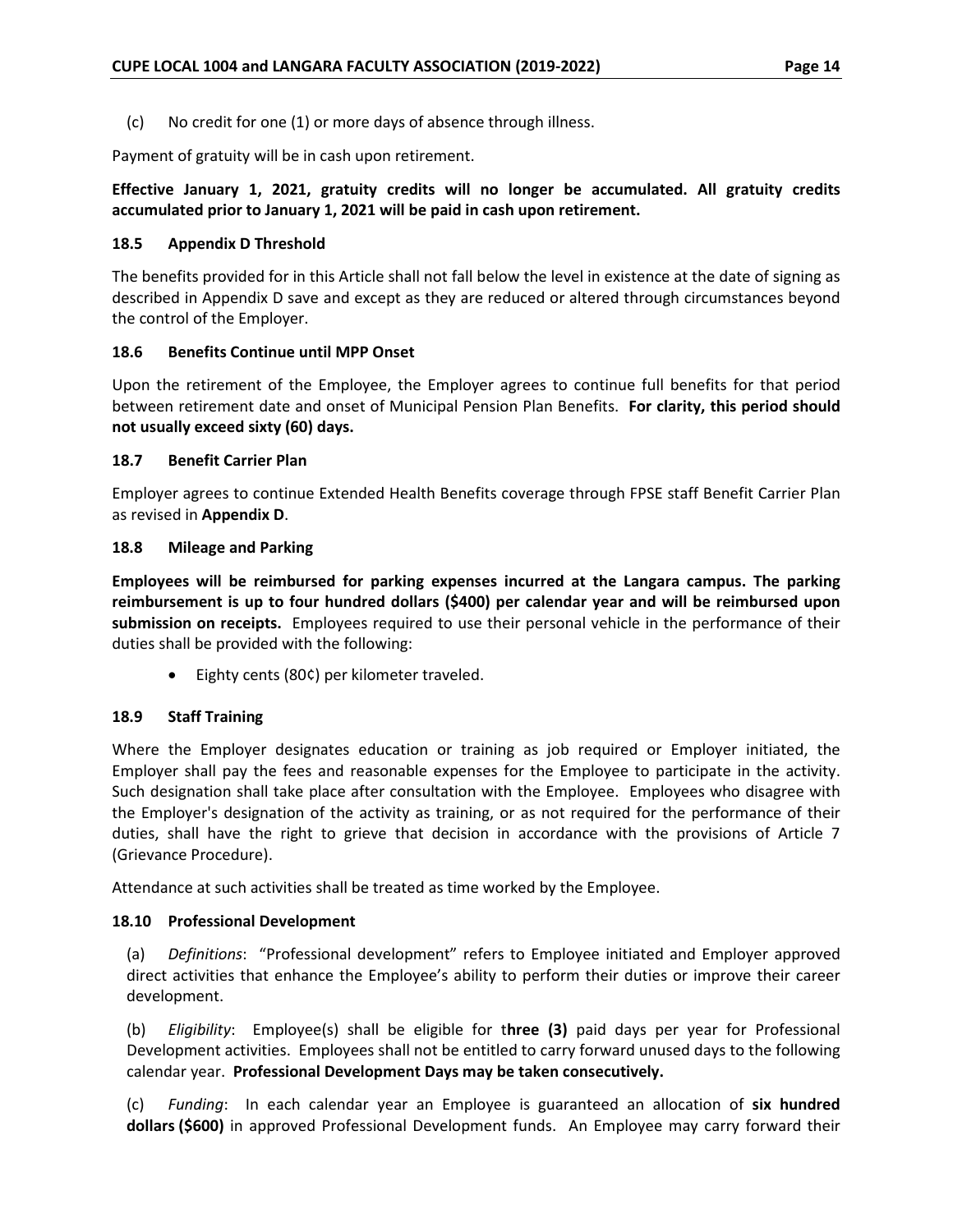unused minimum allocation from year to year but any accumulated funds shall not be paid out upon the Employee's termination, resignation, layoff, retirement or death. Funds shall not be unreasonably withheld.

#### **ARTICLE 19 - SICK LEAVE**

#### <span id="page-19-1"></span><span id="page-19-0"></span>**19.1 Sick Leave**

An Employee absent from work on account of illness shall continue to receive their full salary and benefits for up to twenty (20) working days per year. Following ten (10) consecutive working days of such absence, an Employee may, at the Employer's discretion, be required to provide a certificate from a medical practitioner.

#### <span id="page-19-2"></span>**19.2 Sick Leave During Vacation**

Sick leave may be substituted for vacation time where an Employee can demonstrate through official medical documentation that they were ill for more than three (3) consecutive days of vacation time.

#### <span id="page-19-3"></span>**19.3 Sick Leave Accumulation**

Sick leave may be accumulated to a maximum of two hundred and sixty-one (261) working days.

#### <span id="page-19-4"></span>**19.4 WorkSafe BC Top-up**

Where an Employee suffers from a disease or illness, or incurs personal injury (which disease, illness, or injury is hereinafter called the "disability") and the Employee is entitled to time loss compensation therefore under the *Workers' Compensation Act*, they shall not be entitled to receive salary continuance (see Article 19.1) for time lost by reason of any such disability.

Up to a maximum period of one (1) year, all monies received by an Employee by way of compensation for loss of wages under the said *Act*, shall be paid to the Employer. In return for such payment and up to a maximum period of one (1) year, the Employer shall pay the Employee the amount of their salary (up to the maximum reference salary specified in the WorkSafe BC Regulations) to which they would have been entitled but for the disability.

#### <span id="page-19-5"></span>**19.5 Family Care**

In the case of illness of a spouse, common-law spouse, parent, child, sibling, mother-in-law, father-inlaw, grandchild or grandparent, or any other person with the approval of the Employer, and when no one at home, other than the Employee, can provide for the needs of the ill person, the Employee is entitled to use sick leave entitlement for this purpose up to a maximum of ten (10) working days per year.

#### **ARTICLE 20 - ADOPTION, MATERNITY AND PARENTAL LEAVE**

#### <span id="page-19-7"></span><span id="page-19-6"></span>**20.1 Adoption, Maternity and Parental Leave**

An Employee is entitled to leave of up to **eighteen (18) months** in connection with the birth or adoption of a child, during which time seniority shall continue to accrue. Subject to Article 20.2, this leave will be unpaid.

#### <span id="page-19-8"></span>**20.2 EI Sub Plan**

Upon the birth or adoption of a child to an Employee or to an Employee's spouse or spouse equivalent, the Employee will be entitled to the equivalent of **sixteen (16)** weeks pay or equivalent provision in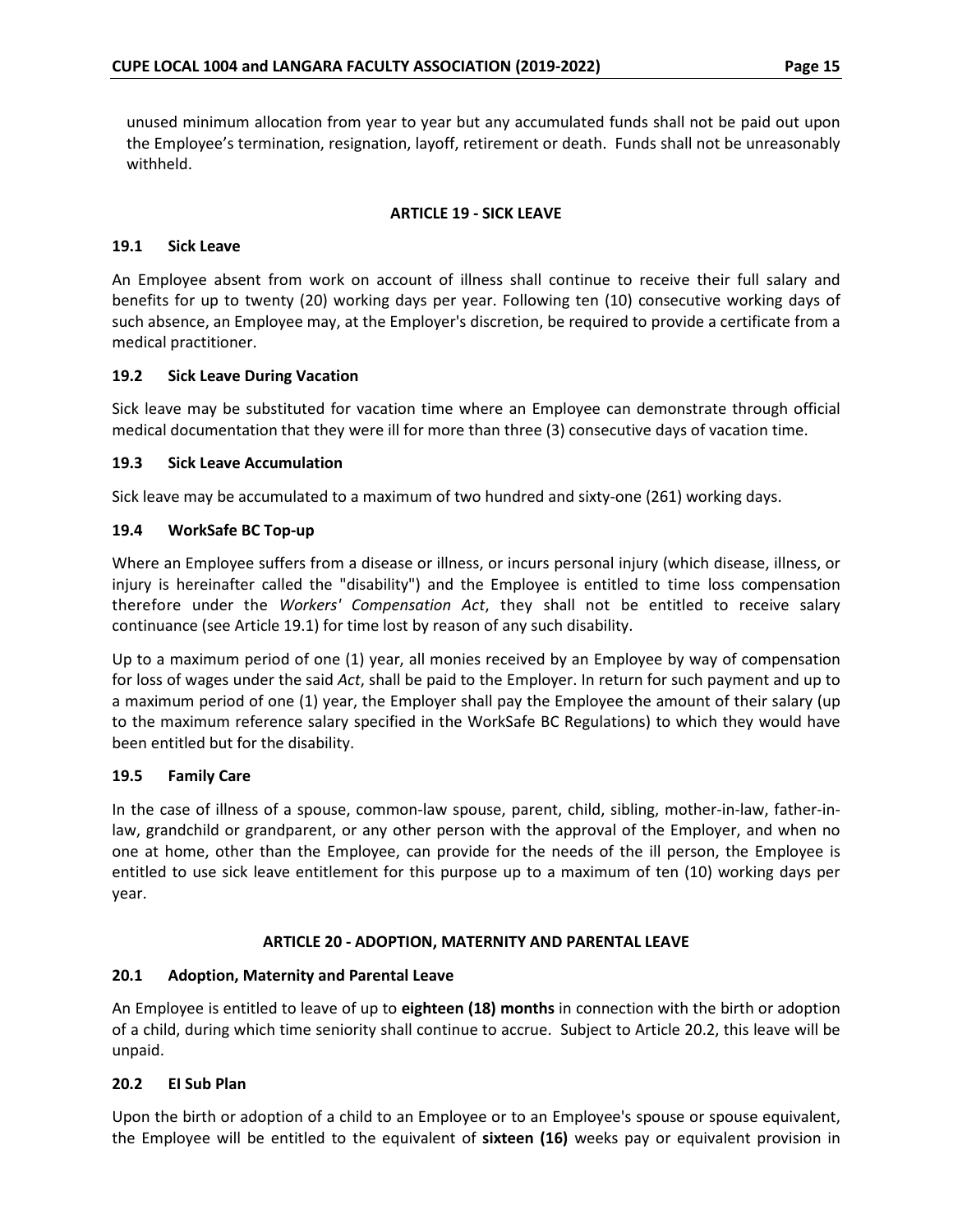compliance with the requirements of the El Sub Plan, which will be apportioned over all or part of the period which the Employee is actually off work pursuant to Article 20.1. This provision may be used to supplement El Adoption, Parental and/or Maternity Benefits in accordance with the *El Act*.

### <span id="page-20-0"></span>**20.3 Benefits Continuance Purchase**

The Employer will continue to pay the Employer's premium in respect of all insured benefits, including pension, for the first eight (8) months of adoption, parental or **maternity** leave. Employees on leave for a period in excess of eight (8) months may purchase their benefits for that period by paying the full cost of the benefits.

### <span id="page-20-1"></span>**20.4 Accural of Benefits**

Vacation, Sick Leave and Seniority will accrue for the duration of adoption, parental or **maternity** leave.

### <span id="page-20-2"></span>**20.5 Return to Position**

An Employee on adoption, parental or **maternity** leave shall return to their former position or to a position of equal rank and salary.

### <span id="page-20-3"></span>**20.6 Video Display Terminals**

Pregnant Employees will not be required to operate **Video Display Terminals (VDT**). Where possible, the Employer will, on request, offer pregnant Employees work assignments that do not require VDT operation at a pay grade equivalent to their current position.

### **ARTICLE 21 - POLITICAL LEAVE**

# <span id="page-20-5"></span><span id="page-20-4"></span>**21.1 Election Leave**

If nominated as a candidate for election at the Federal, Provincial, or Municipal level, or to Indigenous governing bodies, leave of absence without pay shall be provided to take part in the election campaign. During the period of leave provided for the election campaign, the Employer will maintain, at the written request of the Employee, all health and welfare and statutory benefits. The Employee shall reimburse for the cost of the benefits maintained.

#### <span id="page-20-6"></span>**21.2 Full-Time Officer Leave**

If elected to full-time office, leave of absence shall be provided for the term of the office. Leave under this Article shall be limited to one (1) term of office. The Employee shall give the Employer two (2) months written notice prior to resuming their position with the Employer. The Employee shall give written notice of taking political leave of absence, at least one (1) month prior to the commencement of the leave.

#### **ARTICLE 22 - OTHER LEAVES**

#### <span id="page-20-8"></span><span id="page-20-7"></span>**22.1 Bereavement Leave**

An Employee is entitled to five (5) days paid leave in the event of death of a spouse, common-law spouse, parent, child, sibling, mother-in-law, father-in-law, son-in-law, daughter-in-law, grandchild or grandparent, or any other person with the approval of the Employer. With the Employer's approval, this leave may be extended to a maximum of one (1) calendar month by using vacation days, accrued time, and/or leave of absence without pay.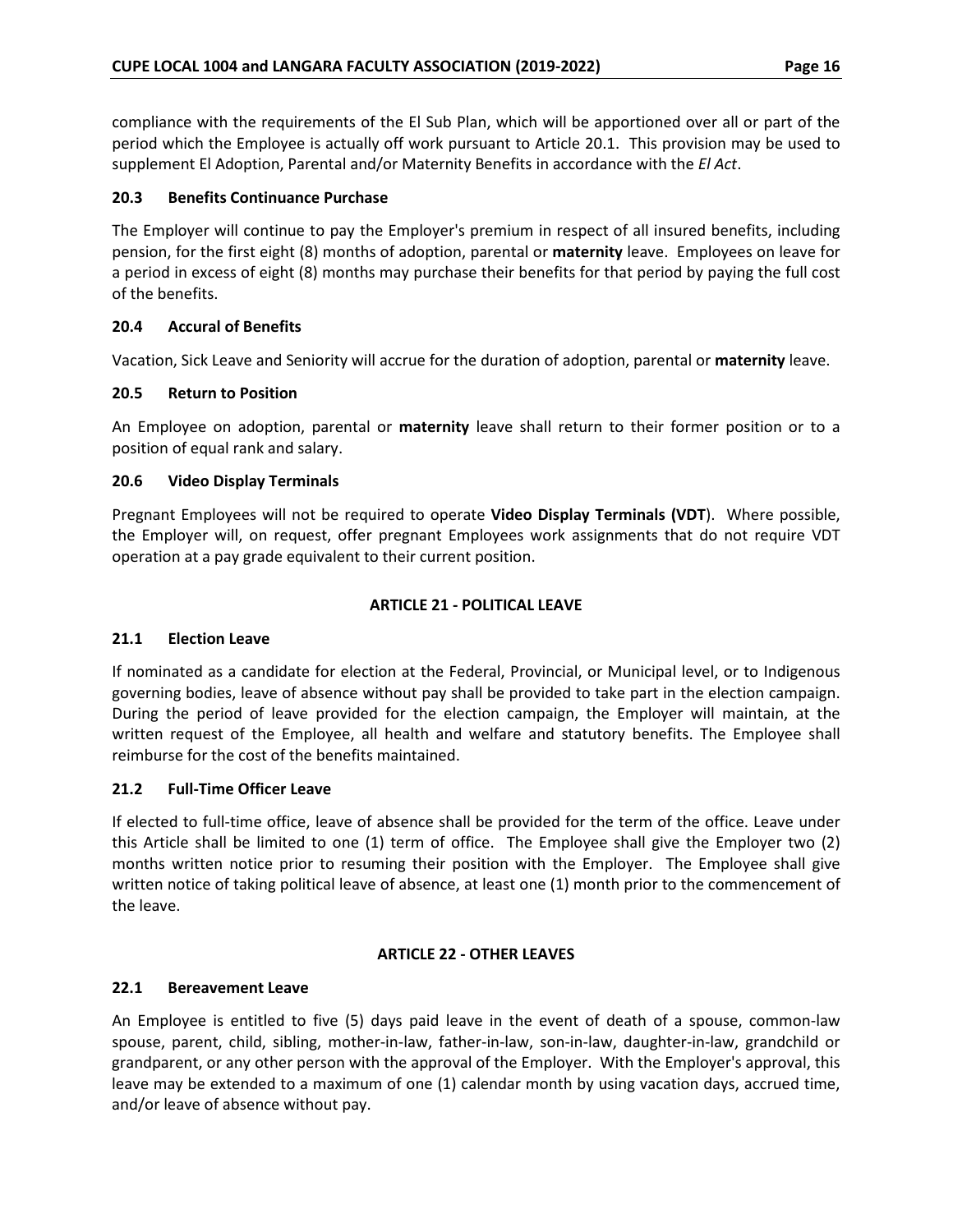#### <span id="page-21-0"></span>**22.2 Leave of Absence up to Six Months**

After five (5) years full-time employment, an Employee may apply for and receive up to six (6) months leave of absence without pay. Approval for such leave must be obtained from the Employer in writing and shall not be unreasonably withheld. A one (1) month, two (2) month, or three (3) month leave must be taken within the months of June, July and August. Longer leaves must include the months of June, July, and August.

Unless the Employer and the Employee mutually agree otherwise, an Employee, upon completing such a leave of absence without pay, shall return to Regular Full-Time employment for at least another two (2) years before becoming eligible for another leave of absence without pay under this Article.

#### <span id="page-21-1"></span>**22.3 General Leave of Absence**

Unpaid leave of absence not otherwise provided for in this Agreement may be granted at the discretion of the Employer. Such leave will not be unreasonably requested or withheld.

#### <span id="page-21-2"></span>**22.4 Jury or Witness Duties**

An Employee is entitled to paid leave as required in the event that the Employee is summoned as a juror or witness in any court or tribunal empowered by law to compel attendance of witnesses. The Employee shall remit to the Employer all monies paid to them by the court, except for traveling and meal allowances.

### <span id="page-21-3"></span>**22.5 Medical and Dental Appointments**

An Employee shall receive time off with pay in the event of Doctor and Dentist appointments, which cannot reasonably be made outside normal working hours. Such time off must have prior approval of the Employer. Such approval shall not be unreasonably withheld.

#### <span id="page-21-4"></span>**22.6 Special Leave**

An Employee may be granted a special leave of absence without pay to assist the Employee in coping with domestic contingencies or unforeseen emergencies that affect the Employee or the Employee's immediate family. This special leave may be granted, in addition to any other leave entitlement, for, but not limited to such domestic contingencies such as illness in the immediate family, births, care of elderly members of immediate family, moving, marriage of Employee. Such special leave shall not be unreasonably withheld.

The Employer agrees to pay the premiums for the Employee Benefit Plans for a period of up to two (2) months of special leave within a two (2) year period.

# <span id="page-21-5"></span>**22.7 Leave for Domestic or Sexual Violence**

**Where leave from work is required due to an Employee and/or an Employee's dependent child being a victim of domestic or sexual violence, the Employee shall be granted leave, in each calendar year, as follows in accordance with** *Employment Standards Act***:**

- (a) **up to ten (10) days of unpaid leave to be taken intermittently or in one continuous period; and**
- (b) **up to fifteen (15) weeks of unpaid leave.**

**Notwithstanding the above, the Employer will provide pay for ten (10) of the days referenced in (a) above. In the event existing legislation is changed regarding domestic violence leave to provide more than ten (10) days paid leave, the Employer will provide such leave consistent with the legislation. (No stacking of entitlements.)** 

**This leave will be in addition to existing leave entitlements.**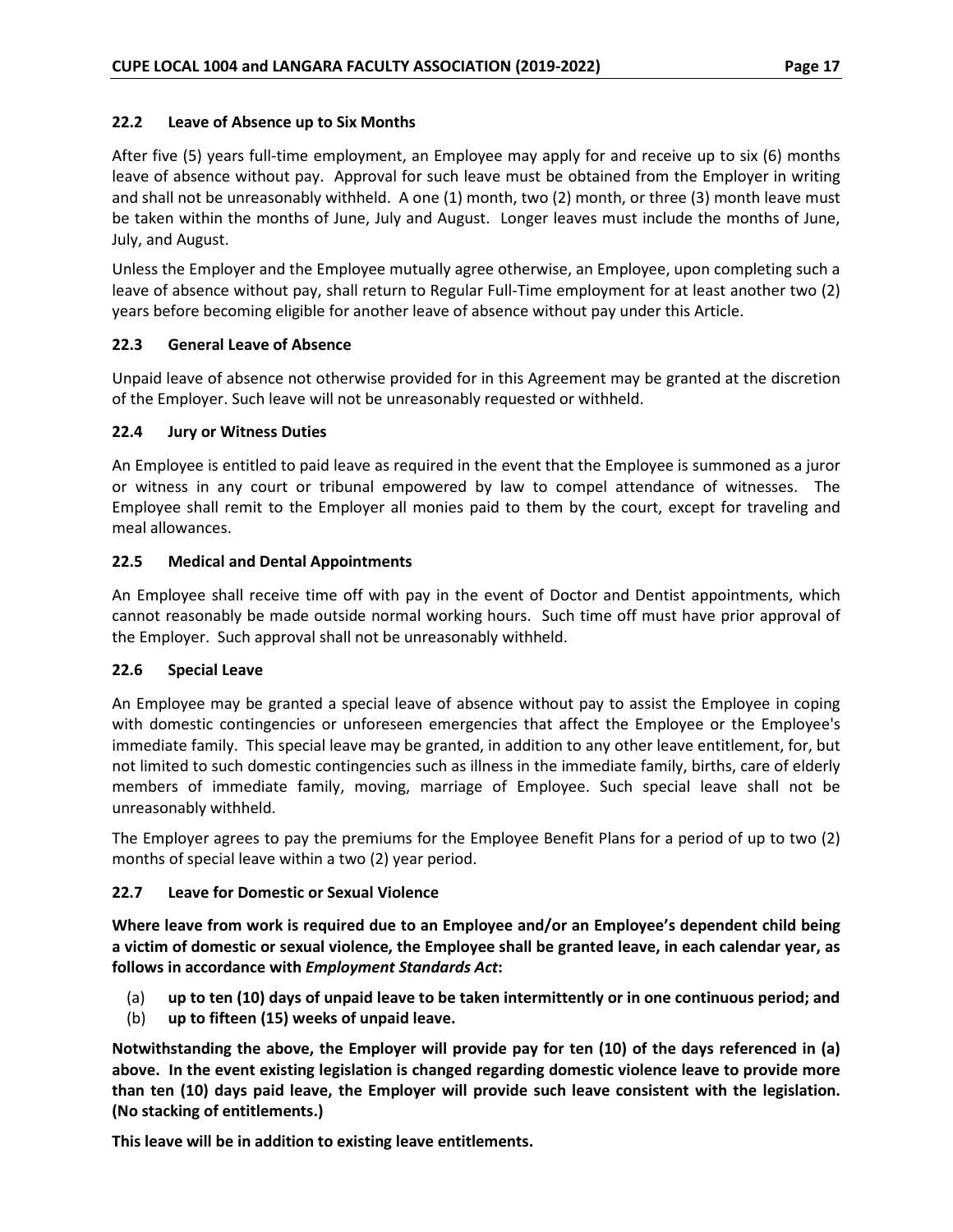#### <span id="page-22-0"></span>**22.8 Compassionate Care Leave**

An Employee will be granted a compassionate care leave of absence without pay for up to **twentyseven (27)** weeks to care for a gravely ill family member. In order to be eligible for this leave, the Employee must provide a medical certificate as proof that the family member needs care or support and is **reasonably** at risk of dying within twenty-six (26) weeks.

An Employee who is granted a compassionate care leave of absence to care for a gravely ill family member shall be entitled to benefits as follows:

(a) The Employee's benefit coverage will continue for the duration of the compassionate care leave to a maximum of eight (8) weeks, and the premium payment shall be on the same basis as if the Employee were not on leave.

(b) Where an Employee elects to buy back pensionable service for all or part of the duration of a compassionate care leave, to a maximum of **twenty-seven (27)** weeks, the Employer will pay the portion of the pension contributions in accordance with the Pension Plan regulations.

(c) Compassionate Care Leave up to a maximum of **twenty-seven (27)** weeks shall be treated as continuous employment for the purposes of seniority accrual under this Agreement.

(d) An Employee who returns to work following a leave granted under this provision shall be placed in the position held prior to the leave or in a comparable position.

### **ARTICLE 23 - GENERAL**

#### <span id="page-22-2"></span><span id="page-22-1"></span>**23.1 No Smoking**

Smoking is not permitted inside the Association Office.

#### <span id="page-22-3"></span>**23.2 Union Label**

All typewritten and/or word processed work in the office of the Employer, shall bear the CUPE Local 1004 Union label as a typed or word processed footer consistent with the label used in the FPSE offices if such work is performed by a member of the Union.

#### <span id="page-22-4"></span>**23.3 Employment Standards Act**

Notwithstanding any other provision of this Agreement, or any provisions of the *Employment Standards Act*, the benefits set out in the *Employment Standards Act* shall be deemed to be the minimum standards of employment under this Agreement, and will apply except where a provision more beneficial to the Employees is set out in this Agreement.

#### **ARTICLE 24 - INFORMATION TO THE UNION**

<span id="page-22-5"></span>(a) The Employer shall inform the Union in writing of the terms of employment and salaries of all Employees at the time of hire.

(b) The Employer shall not propose any terms and conditions of employment for any individual Employee that are in any way at variance with the Collective Agreement without the prior written consent of the Union.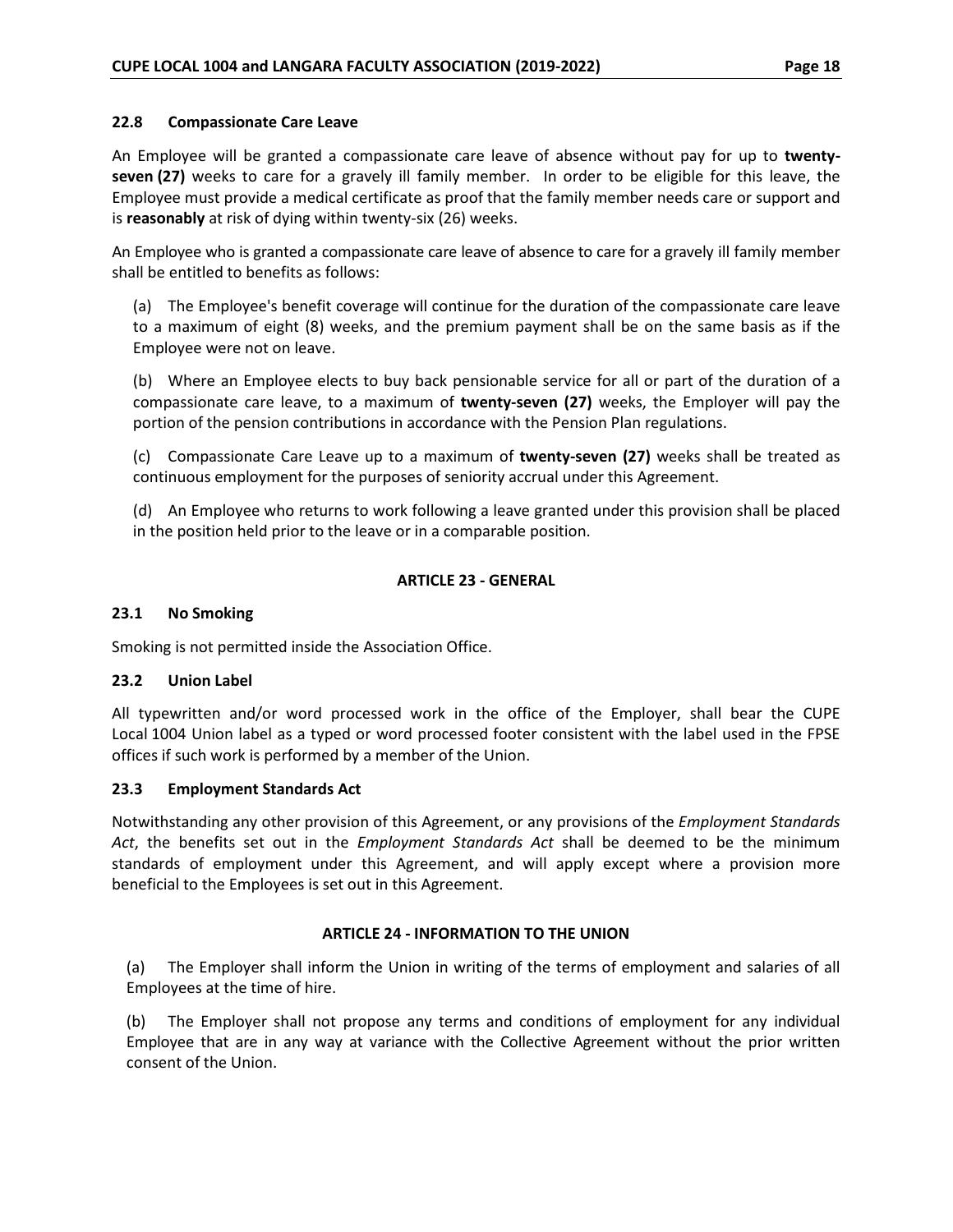#### **ARTICLE 25 - TERM OF AGREEMENT**

#### <span id="page-23-1"></span><span id="page-23-0"></span>**25.1 Term**

This Agreement shall be in full force and effect from **October 1, 2019 to September 30, 2022** both dates inclusive, and shall continue from year to year unless written notice is given by either party of their intent to negotiate changes within the four (4) month period preceding the expiry date of the Agreement. During the period of negotiation, the Agreement shall remain in full force and effect. Sub-Sections (2) and (3) of *Section 50 of the Labour Relations Code* shall be specifically excluded from and shall not apply to the Collective Agreement.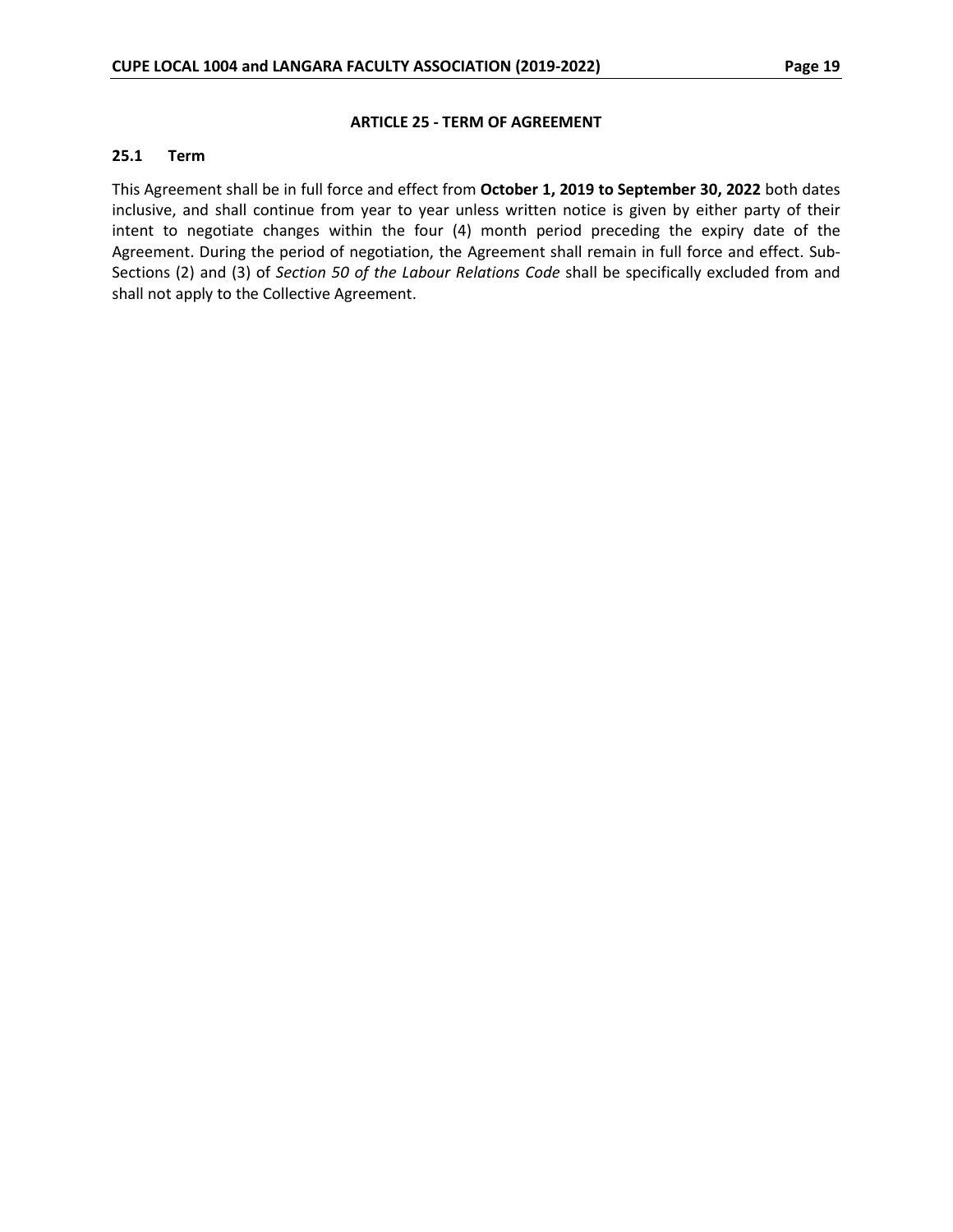Dated at Vancorner BC, this 17 day of Systemly, 2020.

### SIGNED ON BEHALF OF THE EMPLOYER:

Scott McLean, President

Tanya Lewis, Secretary

SIGNED ON BEHALF OF THE UNION:

Andrew Ledger, Président

Amy Kwah, Bargaining Committee Member

Alex Braidek, Business Agent

movel Langara FA & CUPE 1004 CA - 2019-2022 - final v1.docx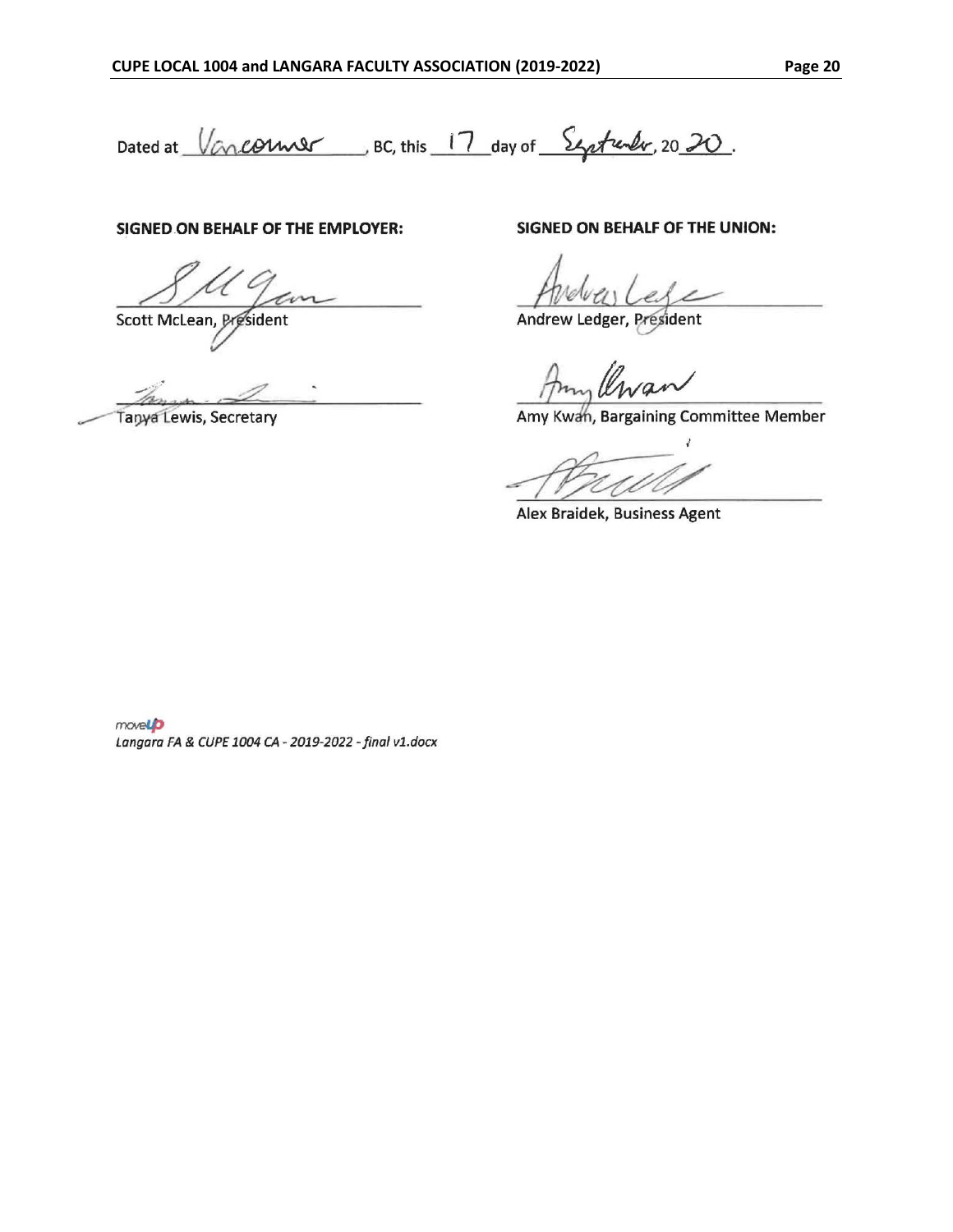#### **LETTER OF UNDERSTANDING #1**

#### **RE: REGULAR PART-TIME EMPLOYEE APPOINTMENT**

<span id="page-25-0"></span>The parties agree that, prior to hiring a Part-Time Regular Employee, a Letter of Understanding will be drafted to cover the terms and conditions of the Employee's appointment.

*Originally Signed: April 20th, 1998*

Re-Signed:

**SIGNED ON BEHALF OF THE EMPLOYER: SIGNED ON BEHALF OF THE UNION:**

Section McLear President 

Andrew Ledger, President

Signed this 17 day of Septato 2020.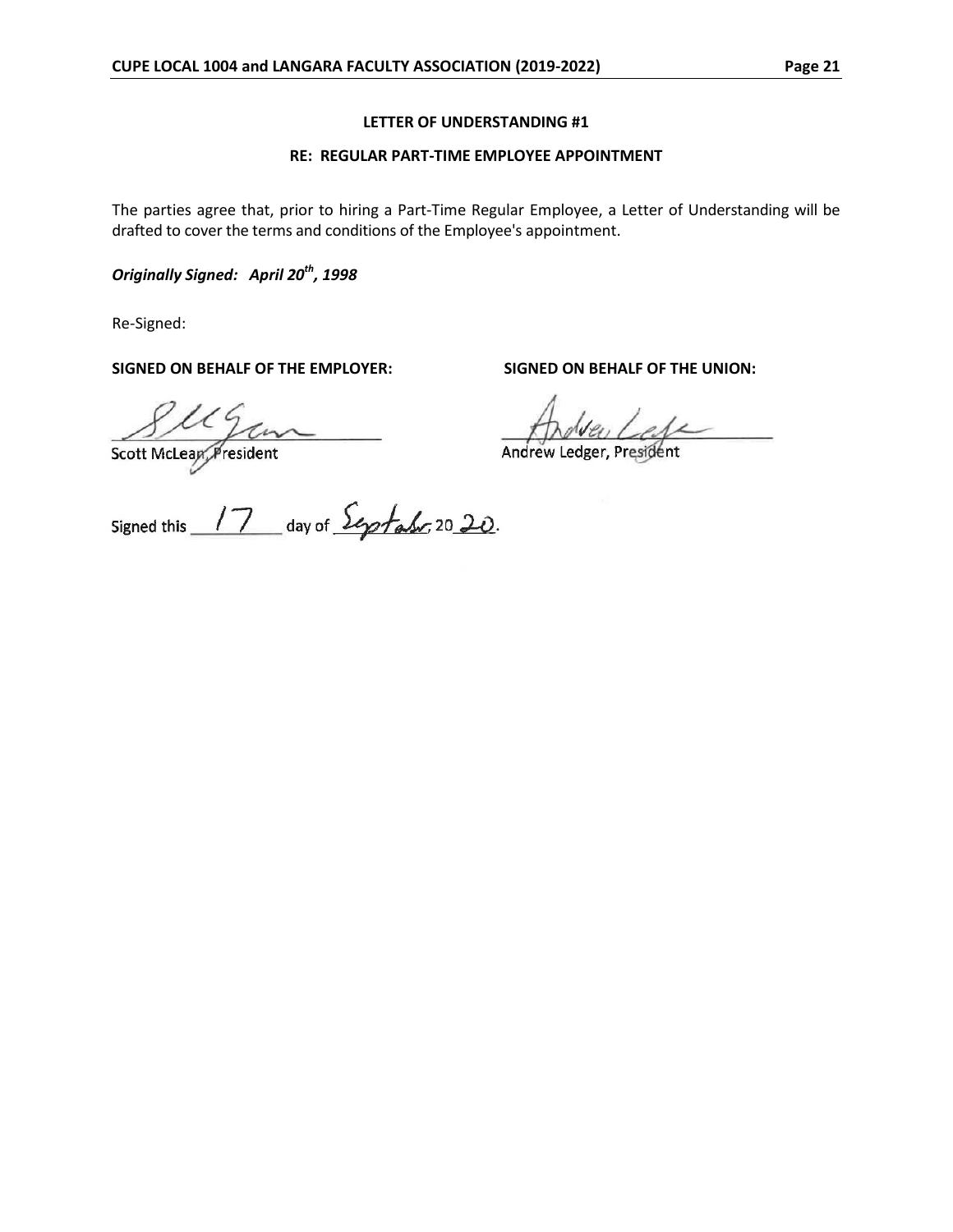#### **LETTER OF UNDERSTANDING #2**

#### **RE: EMPLOYMENT CONDITIONS FOR AMY KWAN**

<span id="page-26-0"></span>The parties agree that Amy Kwan will be reclassified as an Executive Assistant effective June  $1<sup>st</sup>$ , 2009, will be deemed to have already completed the probationary period, and will be placed at the top step of both Salary and Vacation grids.

*Original Signed: March 10, 2014*

Re-Signed:

SIGNED ON BEHALF OF THE EMPLOYER:

SM Genne

SIGNED ON BEHALF OF THE UNION:

ndrew Lega

Andrew Ledger, President

Signed this 17 day of Expression 20 20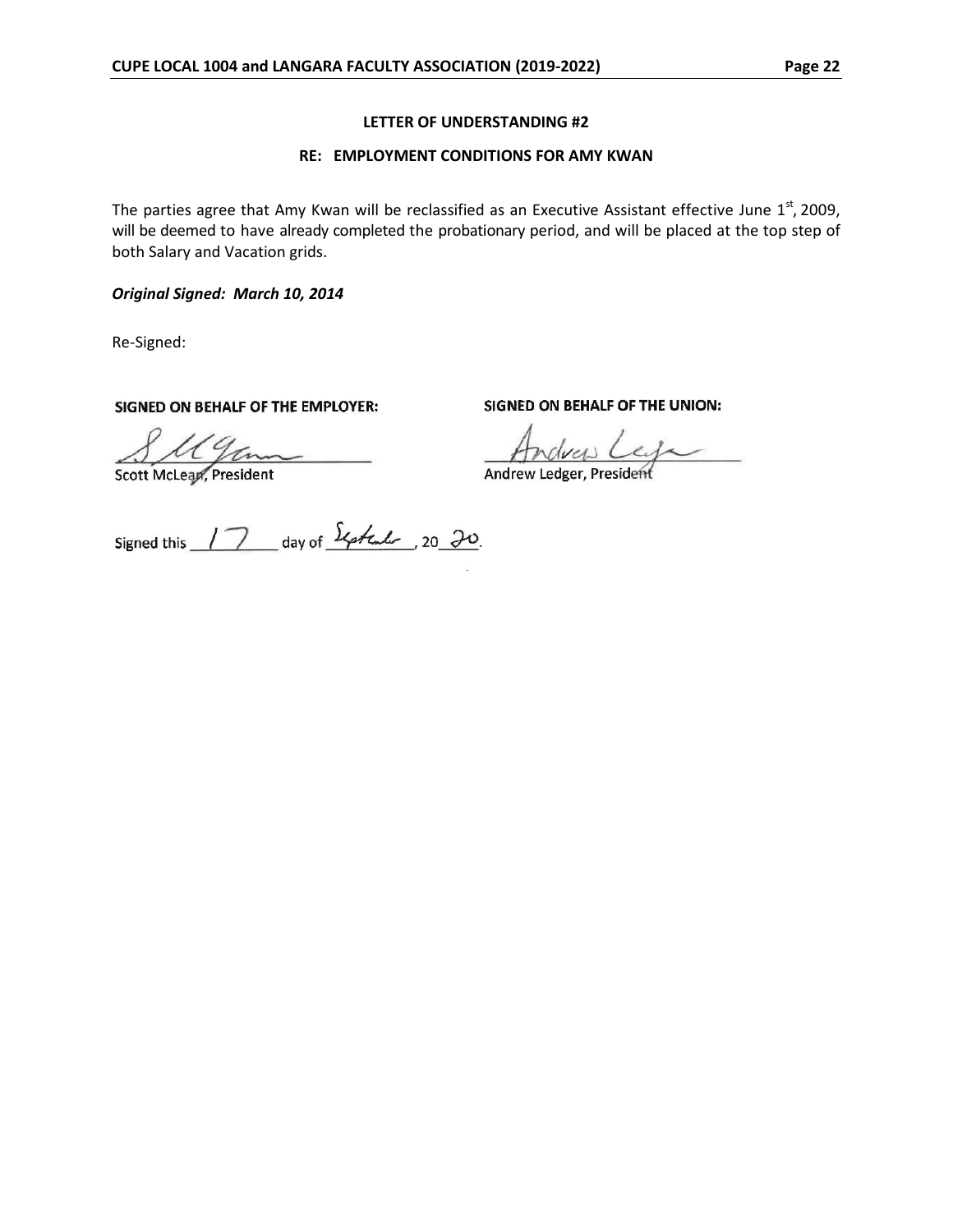#### **LETTER OF UNDERSTANDING #3**

#### **TELECOMMUTING**

<span id="page-27-0"></span>**The Employer and the Union agree that when access to the Employer's worksite is not possible (e.g. for public health reasons, renovation, damage to the office, etc.), telecommuting will be considered as an option and arrangements may be mutually agreed upon subject to the following terms and conditions provided that nothing in this Letter of Understanding ("LOU") shall be construed as altering the existing rights and/or obligations of either party under the Collective Agreement except as specifically provided herein.**

**1. General**

**Telecommuting is defined as engaging in recurring, scheduled work during regular working hours that is done from a remote location other than the Employer worksite (the "Remote Location"), authorized and approved by the Employer, connecting to the Employer worksite, also authorized and approved by the Employer.**

**The terms and conditions of the Collective Agreement will be in full force and effect on those days where the employee is telecommuting.**

**2. Hours**

**Under normal circumstances, the regular daily and weekly hours of the position shall remain unchanged as a result of the telecommuting arrangement unless otherwise varied by mutual agreement between the Employer and the Union.**

**Scheduling and recording of time off including sick and vacation will be subject to the same rules and conditions as are currently in place and shall not occur only on days when the employee is scheduled to attend at an Employer worksite.**

- **3. Provision of Equipment, Technology and Supplies**
- **(a) The Employer shall provide if necessary:**
	- **(i) computer equipment;**
	- **(ii) computer software;**
	- **(iii) peripheral devices and/or equipment required to maintain a safe and healthy workstation for the employee;**
	- **(iv) regular office stationery, materials and supplies required by the employee; and**
	- **(v) reimbursement of a reasonable portion of the employee's high-speed internet connection expenses.**
- **(b) The employee shall provide:**
	- **(i) office furniture;**
	- **(ii) one telephone line available at all times during working hours for business use.**
- **4. Term of Telecommuting Arrangement**

**It is understood that the employee's telecommuting shall be considered to be a temporary work arrangement for a period mutually agreed to by the Employer and the Union.**

SIGNED ON BEHALF OF THE EMPLOYER:<br>Scott McLean, President

Signed this 17 day of Systemler, 2020.

SIGNED ON BEHALF OF THE UNION:

indres Leele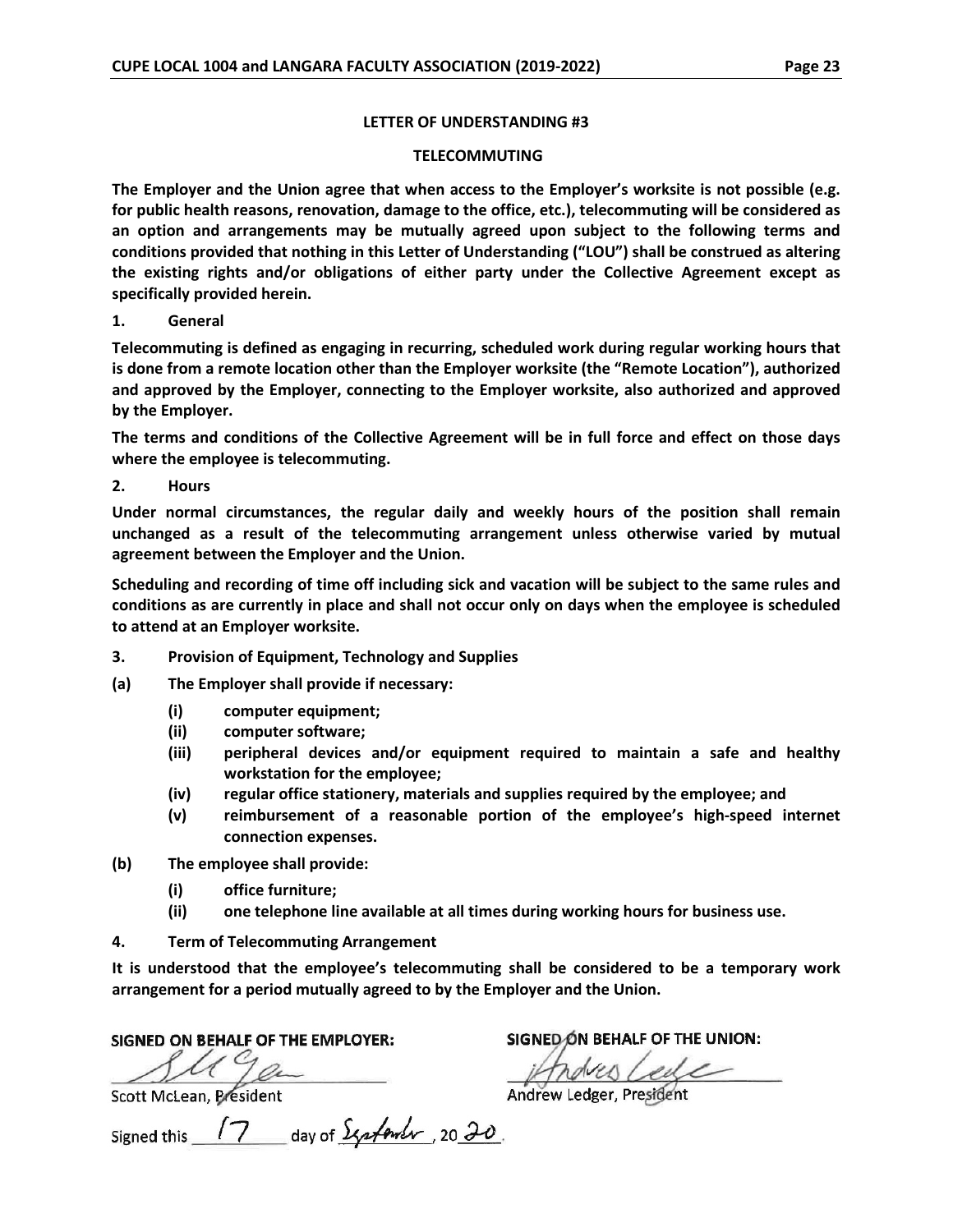### **APPENDIX A**

### **SENIORITY LIST**

<span id="page-28-0"></span>

| <b>Executive Assistant Employee</b> | <b>Date of Initial Appointment</b> |
|-------------------------------------|------------------------------------|
| Amy Kwan                            | September 1, 2005                  |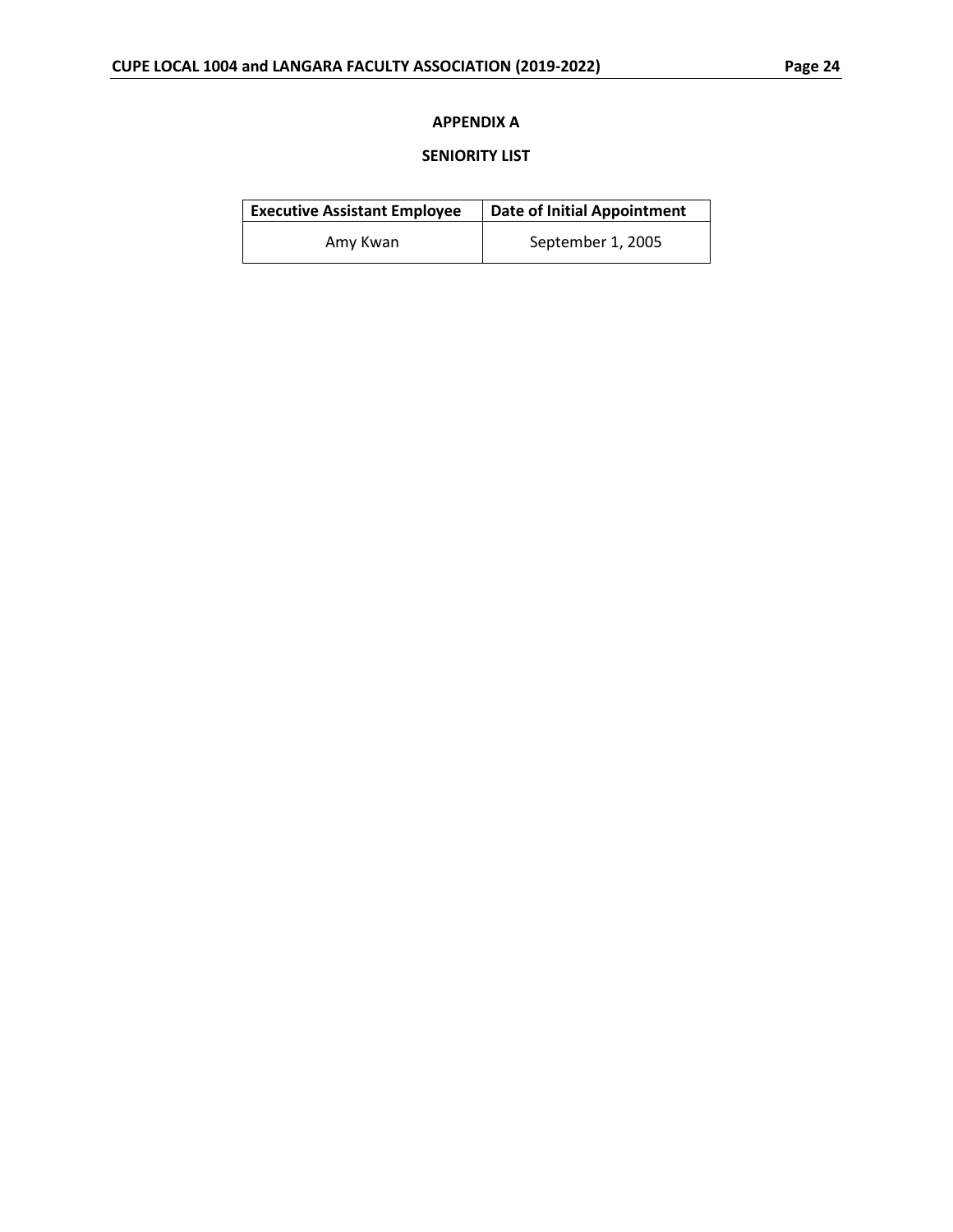### **APPENDIX B**

#### **JOB DESCRIPTION & QUALIFICATIONS - ADMINISTRATIVE ASSISTANT**

#### <span id="page-29-0"></span>**DESCRIPTION POSITION SUMMARY**

**Provides support** for the President, Vice-President, other Executive and Board Members; responsible for accounts payable and inputting data into accounting software; **acts as a contact for the LFA; supports the running of the LFA office**.

### **DUTIES AND RESPONSIBILITIES**

- Word process/types correspondence, reports and financial reports.
- **Organizes** and distributes agendas, circulates materials, and records minutes of Board Meetings, General Membership Meetings **and other membership meetings**.
- Helps Social Committee to arrange on-campus social events.
- Maintains a filing system by securing correspondence, records and other documents, records in a logical and approved system.
- Performs other general secretarial duties (answering phone, checking mail, **supporting scheduling for the executive and board,** booking meeting rooms, faculty lounge, etc).
- Initiates, reviews and maintains office procedures.
- Maintains and orders stationery and office supplies.
- Hires and pays Casual Employees.
- Liaises with benefit carriers for staff (1).
- Record minutes for LFA/Employer Bargaining.
- Transcribe minutes from LFA/Employer Bargaining.
- Distribute LFA Bargaining Bulletins as necessary.
- Perform data entry as needed to keep the Faculty Database current.
- Post Board Minutes and other notices to LFA web site.

#### **BOOKING DUTIES AND RESPONSIBILITIES**

Inputs journal entries into accounting software.

- Deposits monthly cheques.
- Writes cheques for accounts payable.
- Handles petty cash.
- Perform online banking operations as needed.

#### **MINIMUM QUALIFICATIONS**

- Post-secondary training, **demonstrated proficiency in the** operation of computers and related software **used by the LFA office**.
- **Demonstrated e**xperience in a **role that includes the duties and responsibilities of this position,**  including experience with minute taking and the mechanics of Board/Committee functioning.
- Above average ability to communicate clearly and accurately, both orally and in writing.
- Ability to use Simply Accounting or a similar spread sheet program.
- Ability to input journal entries using computer accounting software program.
- Ability to prepare monthly bank reconciliations.
- Ability to handle accounts payable.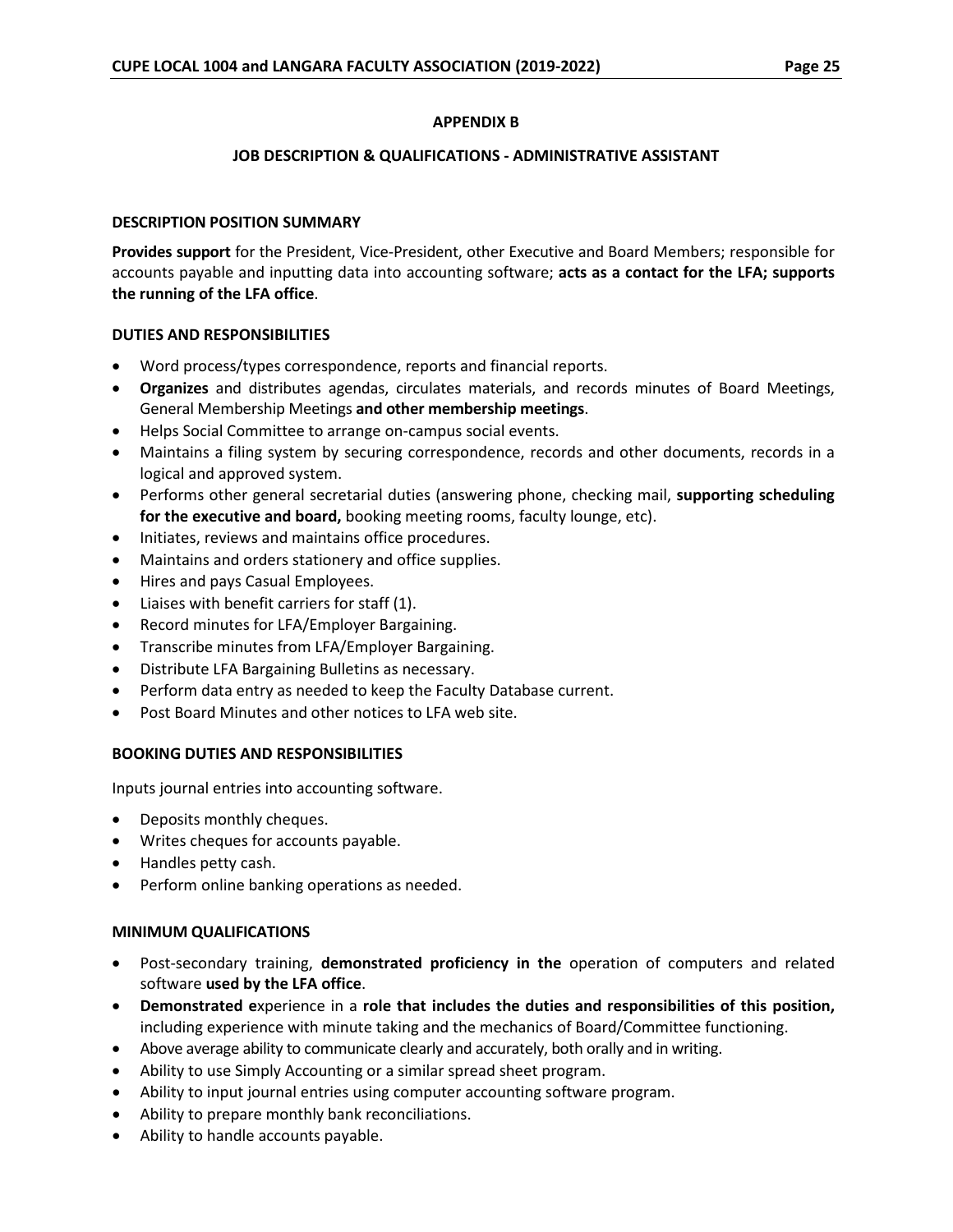- Above average ability establish and maintain effective working relationships with the LFA President, Board Members, and faculty.
- Excellent organizational skills.
- Ability to work well under pressure and without supervision, and to meet deadlines.
- A high degree of sensitivity, tact and discretion.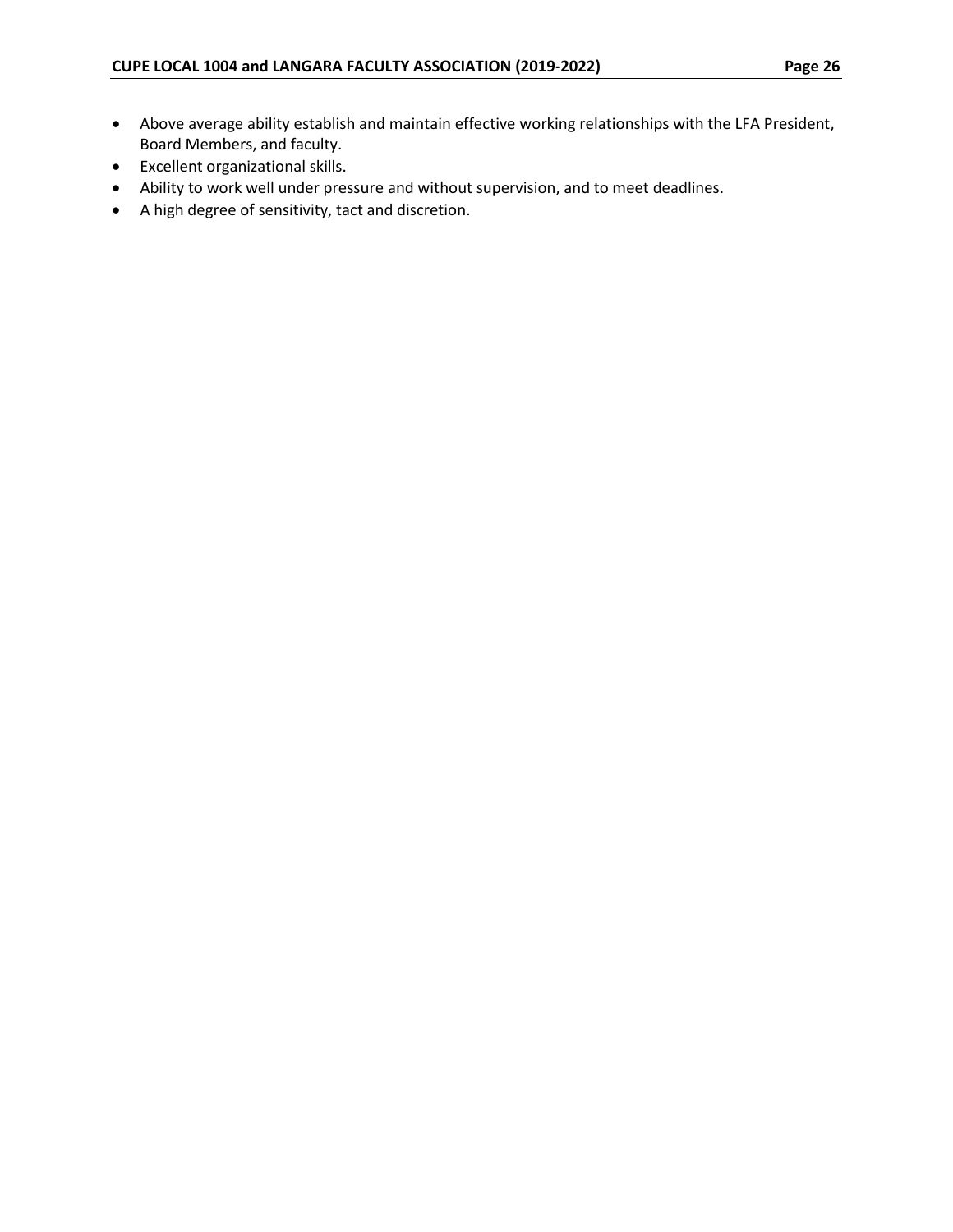### **APPENDIX C**

#### **JOB DESCRIPTION & QUALIFICATIONS - EXECUTIVE ASSISTANT**

<span id="page-31-0"></span>Responsible for **ensuring administrative support** for the President, Vice-President, other Executive and Board Members; responsible for accounts payable and inputting data into accounting software. ; acts as a contact for the LFA; **acts as the lead in the running of the LFA office**.

#### **DUTIES AND RESPONSIBILITIES**

- **Provides support for and prepares** correspondence, reports and financial reports.
- **Organizes** and distributes agendas, circulates materials, and records minutes of Board Meetings, General Membership Meetings **and other membership meetings**.
- **Organizes, a**rranges and oversees LFA sponsored social events.
- Manages and retrieves data **for the maintenance of** the Faculty Database **and distribution lists**.
- Maintains a filing system by securing correspondence, records and other documents, records in a logical and approved system.
- Performs other general duties (answering phone, checking mail, **supporting scheduling for the executive and board,** booking meeting rooms, faculty lounge, etc).
- Initiates, reviews and maintains office procedures.
- Maintains and orders stationery and office supplies.
- Hires and pays Casual Employees.
- Liaises with benefit carriers for staff (1).
- Records minutes for LFA/Employer Bargaining.
- Transcribes minutes from LFA/Employer Bargaining.
- Distributes LFA Bargaining Bulletins as necessary.
- Posts Board Minutes and other notices to LFA web site.
- Add new pages and organization to the LFA web site as needed.

#### **BOOKKEEPING DUTIES AND RESPONSIBILITIES**

- Inputs journal entries into accounting software.
- Deposits monthly cheques.
- Writes cheques for accounts payable.
- Handles petty cash.
- Performs online banking operations as needed.
- Produce Quarterly Budget Reports.
- Liaise with Auditors and ensure that books are ready for audit.

#### **MINIMUM QUALIFICATIONS**

- Post-secondary secretarial training, **demonstrated proficiency in the** operation of computers and related software **used by the LFA office**.
- Experience in a senior **administrative support** capacity, including experience with minute taking and the mechanics of Board/Committee functioning.
- Above average ability to communicate clearly and accurately, both orally and in writing.
- Ability to use Simply Accounting or a similar spreadsheet program.
- Ability to input journal entries using computer accounting software program.
- Ability to prepare monthly bank reconciliations.
- Ability to handle accounts payable.
- Above average ability establish and maintain effective working relationships with the LFA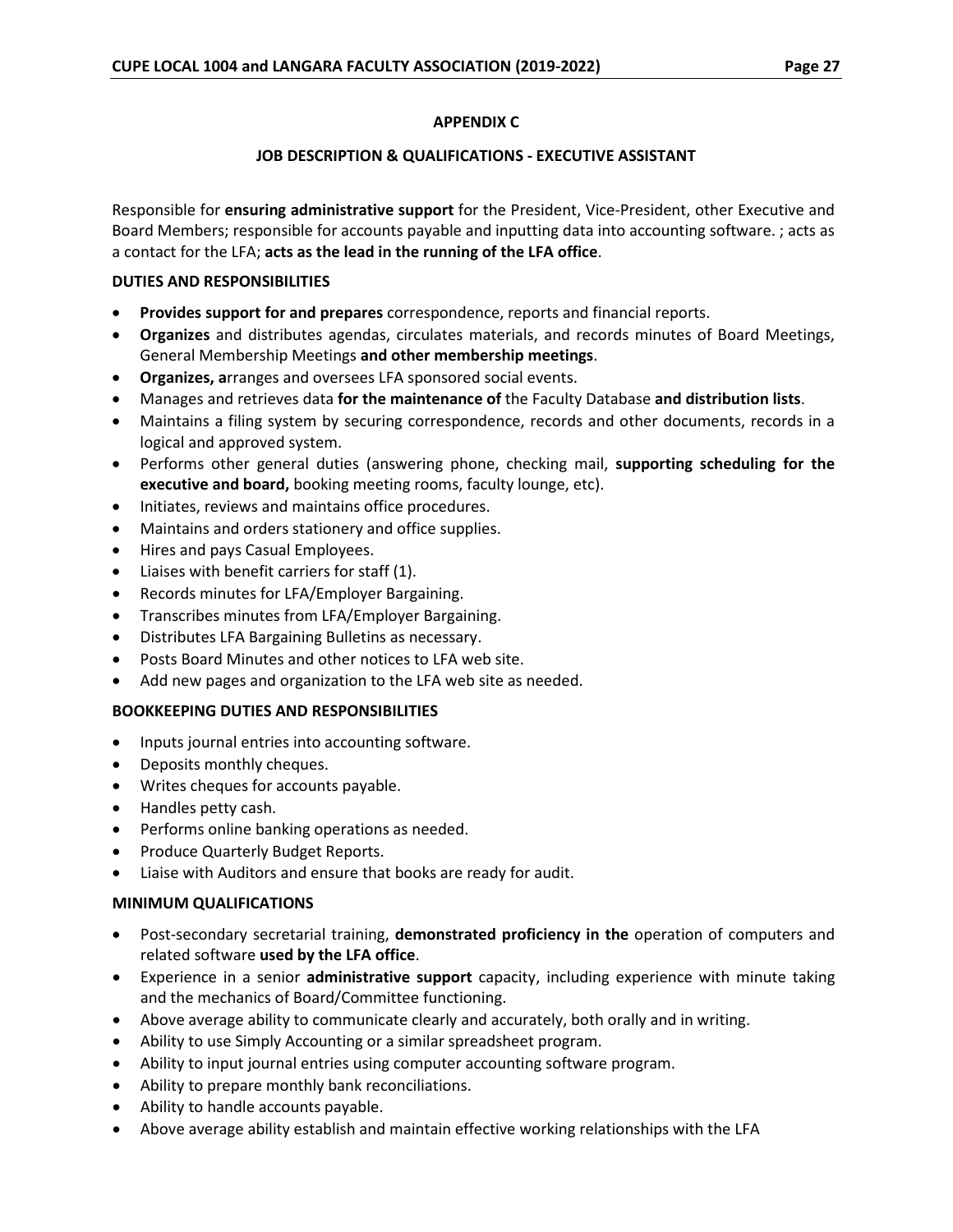- President, Board Members, and faculty.
- Excellent organizational skills.
- Ability to work well under pressure and without supervision, and to meet deadlines.
- A high degree of sensitivity, tact and discretion.
- At least six months of experience in the position of **Administrative Assistant**, and ability and willingness to develop new skills as required by the Employer.